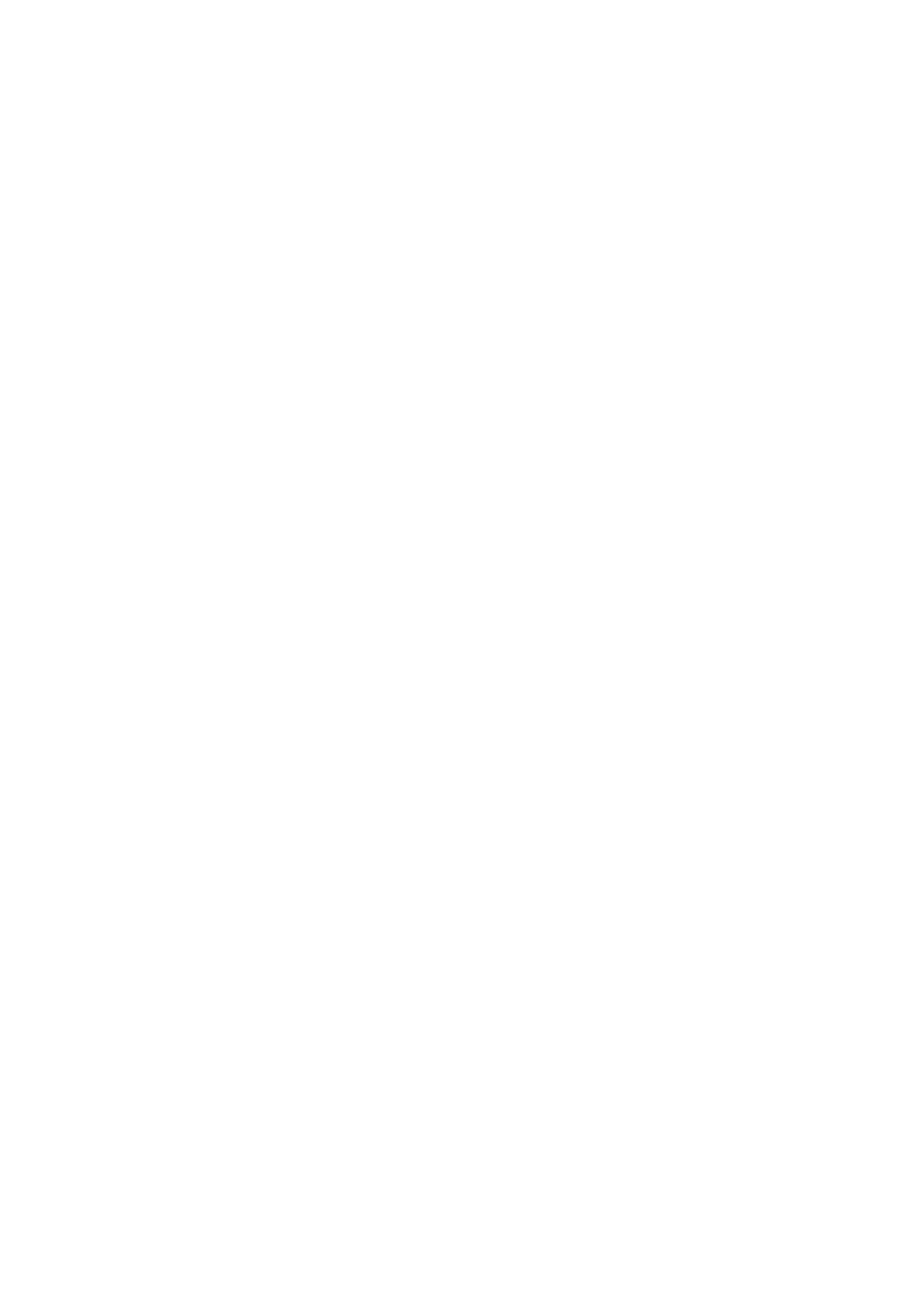جس*تارهای سیاسی معاصر*، پژوهشگاه علوم انسانی و مطالعات فرهنگی فصل نامهٔ علمی (مقالهٔ یژوهشی)، سال یازدهم، شمارهٔ چهارم، زمستان ۱۳۹۹، ۹۳–۹۳

# واکاوي چگونگي افول هژموني آمريکا در عرصهٔ جهاني با تأکيد بر ويروس كرونا (از منظر حقوقی و سیاسی)

سعيد جهانگيري\* مهسا فرحان جمڨ ابراهيم متقى\*\*\*

#### حكىدە

تحولات جهاني از بروز بحراني جديد در نظم نوين جهاني حكايت دارد. تا مـدت زمـان زیادی امریکا به عنوان قدرت هژمون نظم بین الملل را بر اساس نظم تک قطبی شکل داده بود. نتایج تحقیق بر این تأکید دارند که کرونا ویروس باعث تغییر در نظریــه هــا و روایــت های کلان و خرد سیاسی به مفاهیم بنیادی حـوزه سیاسـت و علـوم سیاسـی شـده اسـت؛ چنانکه نگرش به دولت بخصوص کارکرد آن تغییر بنیادین یافت اما اکنون جهان با وقـایعی رو به رو شده است که این نظم تک قطبی و به معنایی دیگر هژمونی امریکا را بــه چــالش کشانده است. ما در این مقاله در صدد پاسخ به این سوال هستیم که دلایل افـول هژمـونی ایالات متحده در دوره زمانی ۲۰۰۳ تا ۲۰۲۰ مبتنی بر چه پارامترهـای نظریــه هــای روابــط بین الملل می باشد؟ فرضیه ای که برای آن در نظر گرفته شده است این است که امریکا بـه دلیل سیاست های یکجانبه گرایانه ای که در دهه های اخیر داشته اسـت و از طـرف دیگـر ظهور قدرت های بزرگی همچون چین و اکنـون نیـز بحـران کوویـد ۱۹ در حـوزه هـای اقتصادی، سیاسی، نظامی و فرهنگی رو به ضعف گذاشته و قدرت هژمونیک ایس کشـور

<sup>\*</sup> دکترای علوم سیاسی، مسائل ایران، دانشکدهٔ حقوق ، الهیات و علوم سیاسی، واحد علوم و تحقیقـات، دانشـگاه آزاد اسلامی، تھ ان، ابران (نویسندهٔ مسئول)، Saeedjahangiri61@yahoo.cm

<sup>\*\*</sup> دكتراي حقوق بين الملل، دانشگاه تهران، تهران، ايران، مدرس دانشگاه، mahsa.farhaan@gmail.com \*\*\* استاد گروه علوم سیاسی دانشگاه تهران، دانشکدهٔ حقوق و علوم سیاسی، تهران، ایران، emottaghi@ut.ac.ir تاريخ دريافت: ۰۹/۰۹/۲۱، تاريخ پذيرش: ۱۳۹۹/۱۱/۰۱

Copyright © 2018, IHCS (Institute for Humanities and Cultural Studies). This is an Open Access article distributed under the terms of the Creative Commons Attribution 4.0 International, which permits others to download this work, share it with others and Adapt the material for any purpose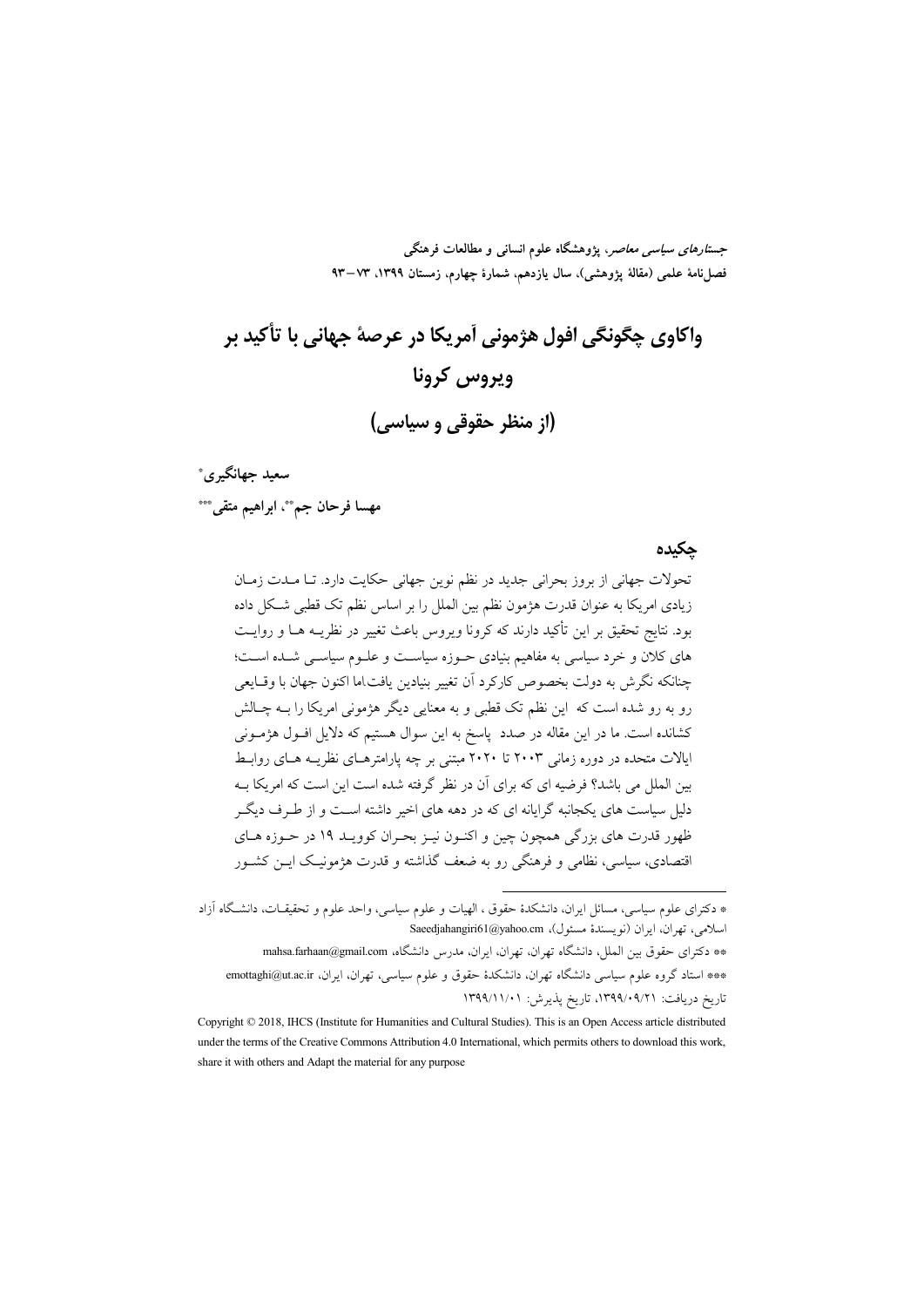رو به افول است. این پژوهش بر روش تحلیل گفتمان لاکلا و موف اسـتوار بــوده و روش به کار برده شده در آن توصیفی-تحلیلی می باشد. **کلیدواژهها:** امریکا، هژمونی، گفتمان، کرونا، موازنه تهدید.

#### ۱. مقدمه و بیان مساله

واژه هژمونی در روابط بین الملل به معنای برتری و تفوق است کـه اسـتیلا و سـلطه طلبـی یک قدرت برتر در نظام بین الملل را تداعی می کنـد. در سـال هـای معاصـر،ایالات متحـده آمريكا به عنوان يك قدرت هژمون كه به لحاظ سياسي،اقتصـادي و نظـامي تـوان اسـتيلا بـر جهان را داشته، شناخته شده است. امروز نیز آمریکا تحت رهبـری فکـری نومحافظـه کـاران تندرو و شخص دونالد ترامپ ، سیاست خارجی جدیدی را در مغـایرت بـا سیاسـت هـای قبلی دنبال می کند و در صدد حفظ هژمونی خود در یک نظام تک قطبی است. آمریکایی هـا در گذشته خود را مدافع حقوق بشر و حامی دموکراسی معرفی کرده بودنـد و آمریکـا را بــه عنوان کشور آرمانی تبلیغ می کردند به طوری که برخی فکر میکردند در این کشور قـانون، دموکراسی، آزادی و حقوق بشر بیشتر از هر کجای دنیا مورد رعایت و احترام قرار مـی گیــرد. (مقدمی، ۱۳۹۰: ۱۰۳) حال أنكه انفجار اطلاعات در عصر ارتباطات و توسعه اطلاعـات و دسترسی به آن موجب شد تا جهان متوجه شود که بیشترین نقـض حقـوق بشـر در آمریکـا اتفاق می افتد و تصویر واقعی داخل آمریکا در معرض دید جهانیان قـرار گرفـت. مشــارکت آمريكايي ها در فجايع بين|لمللي مانند دست آشكار آنها در كشتار فلسـطينيان، مـردم يمــن و سوريه و... اين حربه را از دست آنها خارج كرده است. بي توجهي به افكار عمومي و قــوانين بین|لمللی نیز در خدشه دارشدن جایگاه آمریکا در افکار عمومی جهانی اثرگذار بوده است. آنها زمانی نگران آن بودند که چهرهشان در دنیا خراب نشود و بـرای تصویرســازی مثبــت از خود بسیار هزینه می کردند. ولی امروز اینگونه عمل نمی کنند یا اگـر هـم تلاشـی مـی کننـد، موفق نیستند. (ربانی خوراسگانی، میرزایی، ۱۳۹٤: ۵۱).

به این ترتیب مجموعه ای از اشتباهات راهبردی آمریکاییها موجب شده تـا چهـره آنهـا در دنیا مانند سابق نباشد. زمانی آمریکایی ها در نزد بخشی از جهان کنونی چهـره مطلــوب و مقتدری داشتند، ولی امروز نزد متحدان خود نیز این تصویر را ندارند. این وضـعیت موجـب شده تا تحلیلگران و تئوری، دازان آمریکایی نگران افول اَمریکا باشـند و صـحبت از جهـان فرااَمريکايي کنند، يعني جهاني که تاثير اَمريکايي ها به حداقل رسيده و مانند امـروز و ديــروز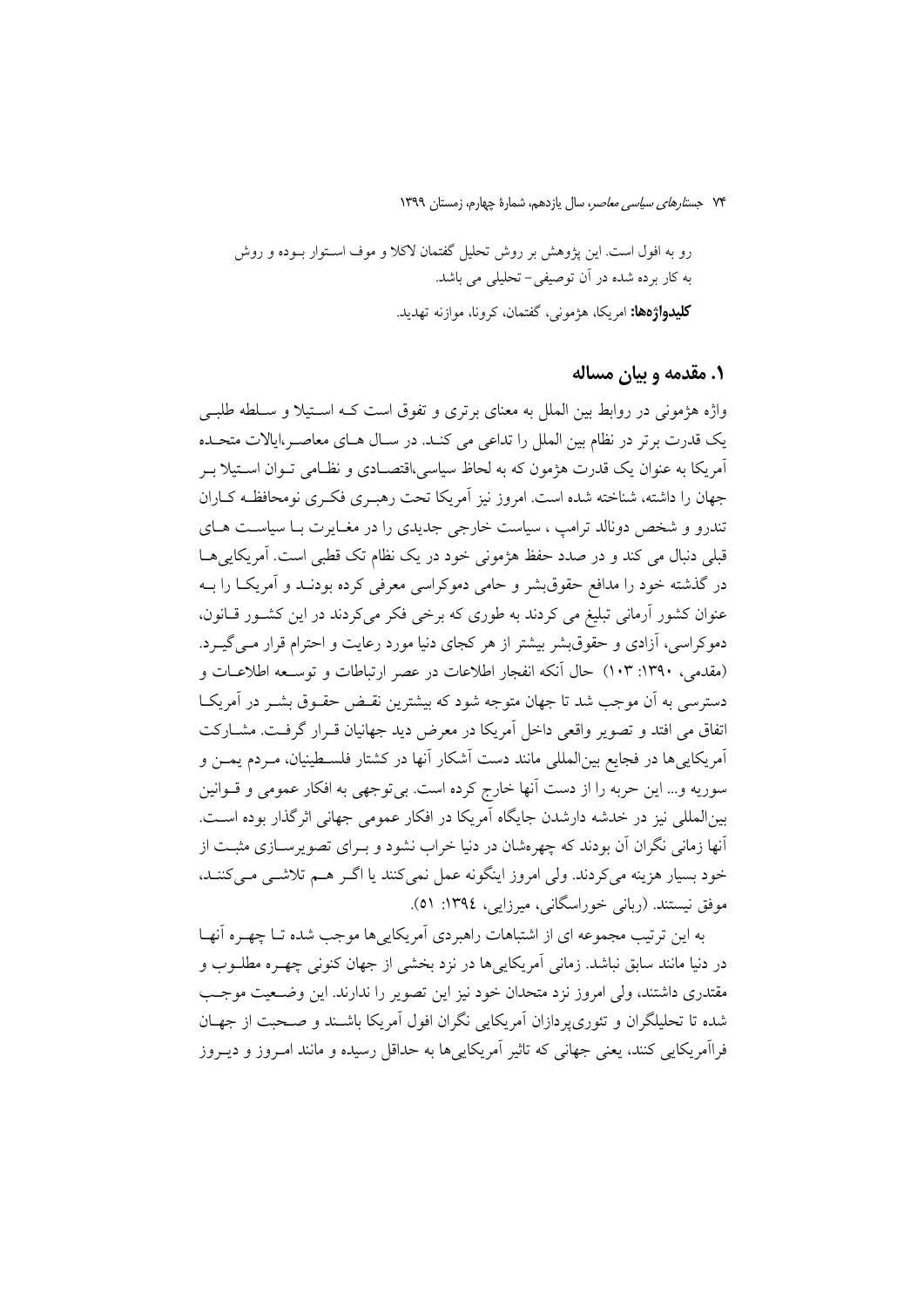نیست. هم اکنون امریکا از یک سو به دلیل تحولات اخیر در خاورمیانه و دخالـت در انهـا و از سوی دیگر به دلیل بحران جهانی کرونا با مشکلات عدیده ای رو بـه رو شـده اسـت بـه گونه ای که بسیاری از نظریه پردازان به افول قدرت این کشور صحه گذاشــته انــد. (حســنی فر، امیری پریان، ۱۳۹۳: ۵۲).

بحث ديگري كه قابل تامل و درك است نظريه " موازنه تهديـد" اسـتفان والـت اسـت. والت از جمله واقع گرایانی است که با طرح ایدههای جدید و متفاوت از نظریـههـای ســنتی واقع گرایی و حتی واقع گرایی ساختاری والتز سعی داشته تا پایههای این نظریه را مستحکم-تر نماید. وی با نقد اصل موازنه قوا، با طرح نمودن نظریه موازنـه تهدیـد در عمـل توانسـته است مباحث واقع گرایی را در حوزه امنیتی غنی تر نماید. (سـازمند و دیگـران، ۱۳۸۹: ۱۵۸-۱۵۷). نقطه محوری مباحث وی بررسـی علـت اتحادهـا، ائـتلافهـای نظـامی- سیاسـی باهدف ایجاد موازنه، در واکنش به احساس تهدید است. به اعتقـاد وی بـرخلاف آنچــه کــه فکر میشود، کشورها در مقابل افزایش قدرت سایرین دست به موازنـه مـی;زننـد. در مقابــل آنچه باعث حرکت کشورها به سوی توازن میگردد، میزان تهدیدی است که درک میکننـد. زمانی که تهدیدی احساس شد کشورها یا سعی میکنند در مقابل آن توازن ایجاد کنند یا ک به کشور تهدیدکننده ملحق شوند(ترابی، ١٣٨٤، ٢١).

استفان والت اظهار می دارد زمانی که کشوری با انتخابهای متعدد به ای ائـتلاف مواجـه میشد، محاسبه میزان ریسک و سطح تهدید، به عنوان مهمترین عامل در تصمیمگیری عمــل می نماید و نه قدرت برای مثال اگر کشوری، کشور دیگر را تهدیــدی مســتقیم بــرای بقــای خود تلقی نماید، بدون در نظر گرفتن برتری قدرت نفوذ کشور هدف، تـلاش خواهــد کــرد موازنه قدرت ایجاد کند. از طرف دیگر اگر کشوری، کشـور دیگـر را از هـر جهتـبی تهدیــد برای بقا خود تلقی نکند، نوعاً به سمت اتخاذ راهبرد موازنه قــدرت حرکــت نخواهــد کــرد، حتی اگر کشور مورد گفتگو از برتری محسوس قدرت و نفوذ برخـوردار باشــد (ســازمند و دیگران، ۱۳۸۹: ۱۵۸–۱۵۷). بنابراین موازنه تهدید نوعی از موازنـه اسـت کـه بـر ایـن اصـل استوار است كه ائتلاف جهت موازنه در قبال تهديدات انجام مي شود و نـه صـرف قــدرت. تهديداتي كه مي توان از قدرت، مجاورت، قابلت هـاي تهـاجمي و و نيـات توسـعه طلبانـه تهاجمی شکل بگیرد(لیتل، ۱۳۸۹: ۲۳).این پژوهش به دنبال پاسخ به این پرسـش اسـت کــه زمینه هـای افـول هژمـونی ایـالات متحـده در دوره زمـانی ۲۰۰۳ تـا ۲۰۲۰ مبتنـی بـر چـه پارامترهای نظریه های روابط بین الملل می باشد؟ این پــژوهش بــر روش گفتمــان تحلیلــی استوار بوده و روش به کار برده شده در آن توصیفی – تحلیلی می باشد.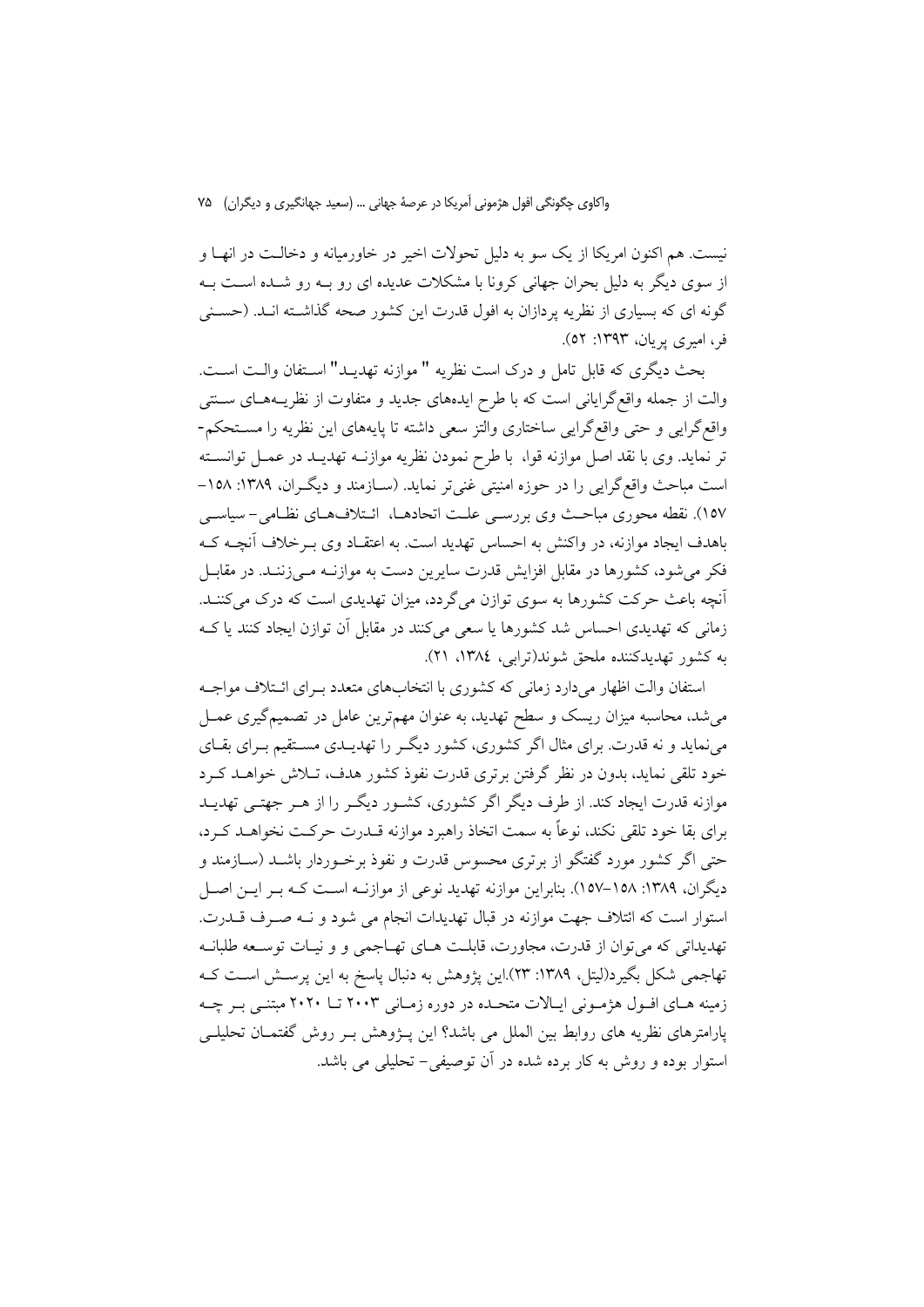## ٢. كاهش هژموني أمريكا

یک بنیان مهم برای قدرت هژمون، برتری نسبی آن در قدرت اقتصادی و سپس نظــــامی در برابر سایر بازیگران بین|لمللی است. این برتری باید در عرصههای اقتـــــصادی، نظــــــامی، فرهنگے ٍ، ايدئولوژيک، اجتماعي ٍ و سياسي ملموس و مـــشخص باشـــد . والرشـــتاين در ايسن خـــصوص بـــه دو توانايي اقتصادي و داخلي اشاره مي كند؛ درحوزه اقتصادي، توليد کشاورزی، صـنعتی، تجـــارت و مالیه و در سطح داخلی، کارآمدی نظام سیاسی اهمیت ویژه ای دارند(کرمی و شاه محمدی، ۱۳۹۸: ۱۳٦).

شمار زیادی از دانشمندان سیاسی که با مضمون قدرت در تماس بوده اند یک الگوی تاریخی تشخیص داده اند که این الگو با چرخــه ای از جنگ هــای بــزرگ کــه تغییرهــای سیستمیک در پی داشته اند همراه بوده است. ارگانسکی انتقال قــدرت را بــا جنـگ وابســته می داند(kennedy,1989).والر اشتاین بر نابرابری نظام بین الملل تاکید دارد و اذعان میکند ک نظام بين الملل دايما با بلوغ و افول هژموني روبه رو بوده است و جنگهاي جهاني نيز نتيجـه همين امر است(17 :1987, wallerstein) .

مک کوی با تأکید بر اینکه جهت حرکت جهان از غرب به شیرق است، عامیل سیقوط آمریکا را نظامی گری آن می داند. او سخن از دوره نو وستفالیایی به میـان مـبی آورد کـبه در آن، هژمون های منطقه ای ایجاد می شوند و هر هژمونی بر منطقه خـود مسـلط مـی شـود؛ مانند برزیل در آمریکای لاتین، آمریکا در آمریکای شمالی، هنـد در جنــوب آســیا، چــین در آسیای شرقی، روسیه در اوراسیا، آفریقای جنوبی در آفریقـا؛ بنــابراین کنتــرل اداره از دســت آمریکا به عنوان پلیس جهانی خارج می شود و در جهان کاملا در اختیار قدرت های منطقه ای قرار می گیرد(درویشی شاهکلایی، ۱۳۹۸: ۳۸).

هم اکنون با توجه به اتفاقات اخیر و به خصوص بحران هـایی کـه در خاورمیانــه شـکل گرفته امریکا سعی دارد با دخالت های نظامی خود از جمله حمله به عراق، بحـران سـوریه، يمن و... جايگاه قبلي خود در نظام بين الملل را بازيابد. ولي شواهد دال بر اين است كه ايــن دخالت ها نه تنها نشانه شاخص هژمونی امریکا نیست بلکـه در جهـت عکـس عمـل کـرده اســــــت. اگنیو با مصداق آوردنحملهٔ نظامـــــــی امریکا به عراق در سال ۲۰۰۳ استدلال مبی کنـد کـــه تجاوزات نظامی امریکا بــه سرزمین هــای ِ دیگر در ســال هــای اخیر شاخص هژمونی اَن نیست؛ بلکه برعکس نماد ضعف اَن در ایجاد هژمونی اسـت (افضـلی، زهـلـی گھر، ولي زاده، ١٣٩٦: ٥٨).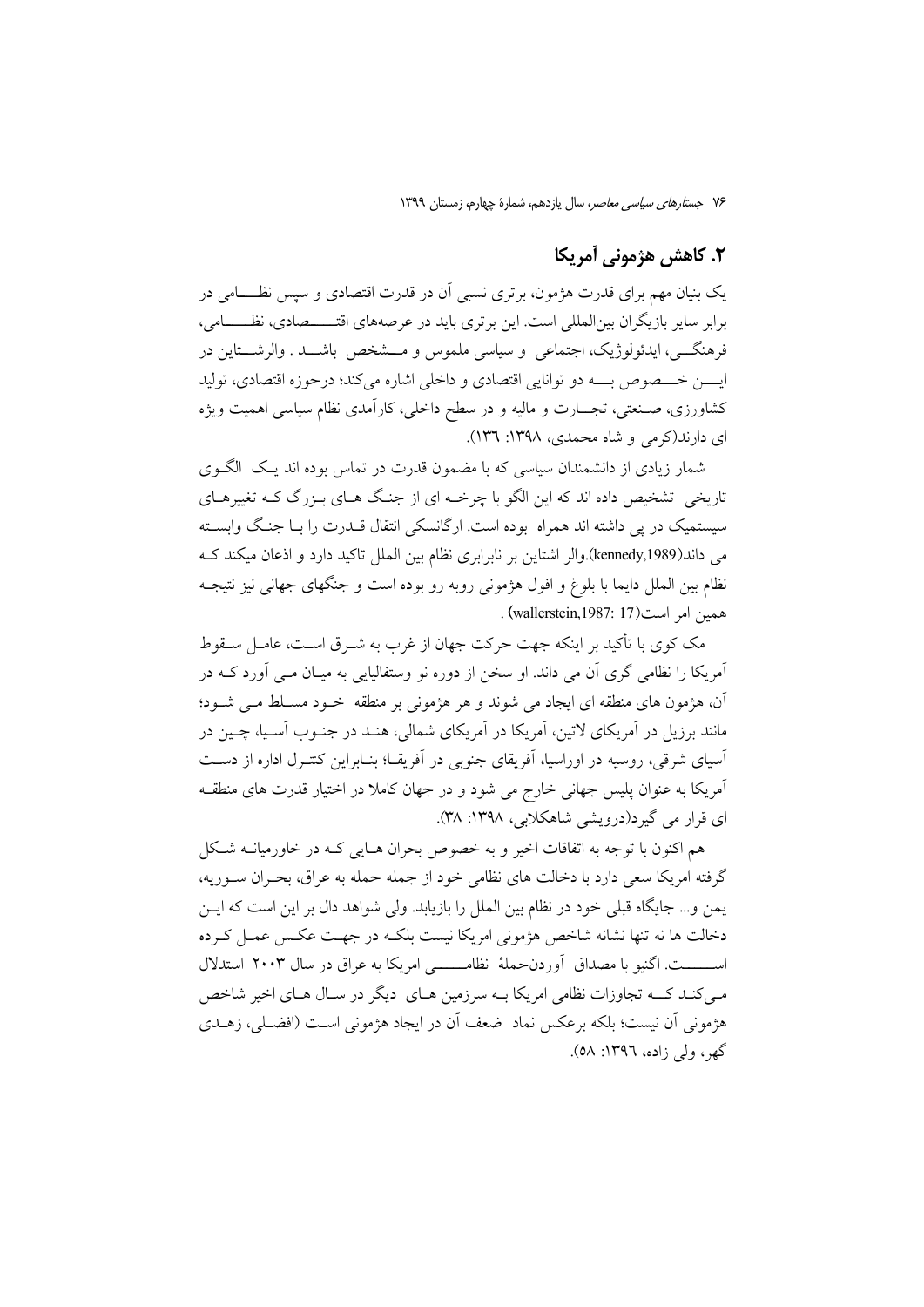## ٣. دلايل افول قدرت أمريكا

## ۱.۳ دلیل اقتصادی

ايالات متحده– به عنوان قدرت هژمون —از سال ١٩٦٥ مداخله پرهزينــه نظــامي خــود را در ویتنام گسترش داد و این امر به افول اقتصادی این کشور کمک کرد. در نتیجه این جنگ از آنجا که قیمت ها در اقتصاد امریکا افزایش یافته بود، قابلیت رقابت پذیری کالاها و خـلمات آمریکایی در اقتصاد جهان کاهش یافت. به علاوه اعتماد بـه دلار امریکـا کـاهش پیـدا کـرد. شرکت ها و کشورها کمتر از دلار استفاده میکردند و ظرفیت ایـالات متحـده امریکـا بـرای حمایت از واحد پول خود با کمک طلا مورد تردیـد قـرار گرفـت. در همـین فاصـله دیگـر کشورها در حال تقویت جایگاه خود در اقتصاد جهانی بودند.متحـدان ارویـایی از همگرایـی اقتصادی شدید ً و رو به گسترش در اروپا بهره می بردند. در آسیا موفقیت چشم گیــر ژاپــن مبتنی بر صادرات و کشورهایی مانند کره جنوبی و تایوان که جدیدا در حال صـنعتی شــدن بودند، چالش جدیدی را برای رقابت پذیری تجاری ایـالات متحـده و موضـوع جدیـدی را برای مذاکرات تجاری به وجود آورد(ساعی، پبلتن، ۱۳۹۰: ۹۷).

آنچه در سال ۲۰۰۸ اتفاق افتاد، محـدودیت هـایی را بـرای سیاسـت گـذاران امریکـایی ایجاد خواهد کرد. امریکا در سال ۱۹٤۸ بـیش از ۱۳ میلیـارد دلار معـادل ۵ درصـد از GDP خود را در برنامه مارشال برای احیای اقتصاد اروپا صرف کرد. این رقم معـادل ۷۰۰ میلیــارد دلار امروز است که امریکا هرگز نمیتواند چنین بودجه ای را صرف شکل دادن بـه ففضـای سیاسی و اقتصادی متحدان خود کند. اگر بحران مالی همچنان ادامه یابد، وضعیت اقتصـادی ایالات متحده و بالطبع توانایی های امریکا در سیاست خارجی شرایط وخیم تـری را تجربـه خواهد کرد. بنا به ارزیابی اداره بودجه کنگره امریکا، بلدهی دولت فلدرال احتمالا بـه ١٠٠ درصد تولید خالص داخلی در ۲۰۳۰ و ۱۹۰ درصد در ۲۰۳۵خواهد رسید. همچنـین بــدهی های عمومی ۱۶ تریلیون دلاری در امریکا معادل ۹۰ درصد تولید ناخـالص داخلـی در سـال ۲۰۱۱ این کشور را به بدهکارترین کشور دنیا تبدیل کرده است. اگر این وضع ادامه یابد، نـه تنها کمک های مالی امریکا به متحدانش از جمله پاکستان، اسراییل و مصر محدودتر خواهــد شد؛ چه بسا ممکن است، موجب شود ایالات متحده در خصـوص عقـب نشـینی نیروهـای نظامی از اروپا و اسپای جنوب خاوری نیز مصمم تر عمل کند(آهویی، حسینی، ۱۳۹۵: ۵۳). چین به عنـــــوان کشوری بــــــه تصویر کشیده شده است که در تلاش است جایگزین اّمویکا در منطقه هندویاسفیک شود؛ الگوی اقتصادی خود را در جهان گسترش دهد؛ و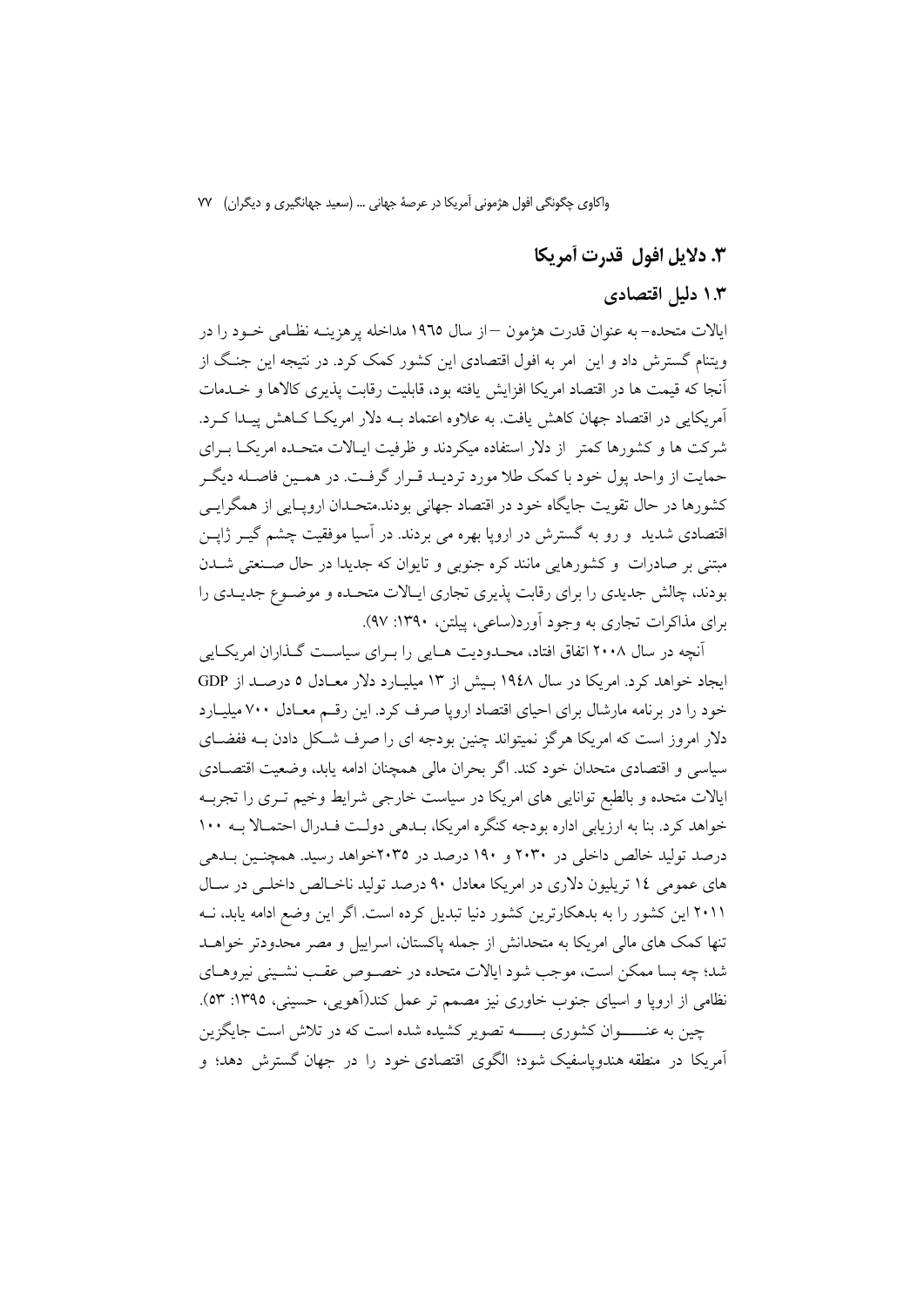معماری امنیتی جدید را در منطقـه بـه سود خود ایجاد کنـد(کرمی و شـاه محمـدی، ۱۳۹۸:  $(150$ 

آمريكا يس از فروياشي نظام "برتون وودز" هنوز نتوانسته است رژيــم يولى مورد نظرش را برای یک دوره طولانی باثبات کند و همواره با چالش هــــایی ایــــن چنینـــی مواجه شده است. بنابراین اگر ایالات متحده نتواند از این بحران خارج شـــود، و چین نیز به مسیر رو به رشدش ادامه دهد، شاهد نوعی از توازن قوا در نظام مالی بین المللی خـــواهیم بود(کـــولایی، نيک نام، ١٣٩٣: ١٨٠).

در سالهای اخیر شـاهد افـزایش دخالـت هـای شـدید امریکـا در بسـیاری منـاطق بـه خصوص خاورمیانه بوده ایم. با ادامه دخالت های نظامی امریکا در دنیا سه اتفـاق مهــم ً مــی تواند کمر اقتصاد امیراطوری امریکا را بشبکند؛ افیزایش قیمت نفت در بازارهبای جهبانی، گذار و انتقال دلار امریکایی به یوروی اروپایی در معامله های بین المللی و انرژی بـه عنـوان واحد يول بين المللي و تزلزل بازار در مقابله با چهار تريليون بدهي هاي بين المللـي امريكــا که روزانه در حال افزایش است. هزینه های زیاد نظامی و پراکندگی بی حد و انـدازه قــوای زمینی، دریایی و هوایی امریکا در قاره های مختلف، باعث شده است که بدهی و وام دولتـی (یا به عبارت ساده تر ملی) امریکا به بیش از چهـار تریلیـون دلار برسـد کـه در تـاریخ ایـن کشور یے سابقه است(مولانا، ۱۳۹۰: ٤٩).

در طی سال ها رشد کم رمق اقتصادی و تورم،درخشـان تـرین نقطـه کارنامـه اقتصـادی امریکا بازار کار گسترده و اشتغال بالای آن بود که نرخ بیکاری را به پایین تـرین سـطح نـیم قرن اخیر یعنی سه و نیم درصد در اواخر سال ۲۰۱۹ رسانده بود. اکنون ویـروس کرونـا بـه این رونق یایان داده داده است. و در سه ماهه اول ۲۰۲۰ این رقم به حدود ٤ درصـد رسـیده است. با افزایش مبتلایان در شهرهایی که در حالت قفل قرار دارنـد، مشـاغل یکبـه یـک بـا تعطیلی مواجه شده و کرکره هایی پایین کشیده خواهند شد. و اخـراج کارمنـدان احتمـالا بـا رشد قارچ گونه ای مواجه خواهد گشت. ثبت بیش از ۳ میلیون درخواست بـرای دریافـت بیمه بیکاری موید این مطلب است. اقتصاد دانان پیش بینی کرده اند که این تقاضاها تــا یــک میلیون نفر دیگر افزایش خواهد یافت. و برخی تخمین ها بــه ٤ میلیــون هــم رســیده اســت. بسته توسعه مالی بی سابقه ۲ تریلیون دلاری دولت امریکا کـه بـه تصـویب کنگـره رسـیده است، شامل یک بسته ۵۰۰ میلیارد دلاری برای کمک به صنایع زیان دیـده و بخشــی دیگــر برای تامین اعتبار لازم برای پرداخت های مستقیم تا سقف ۳۰۰۰ دلار به خانوارهای نیازمنـد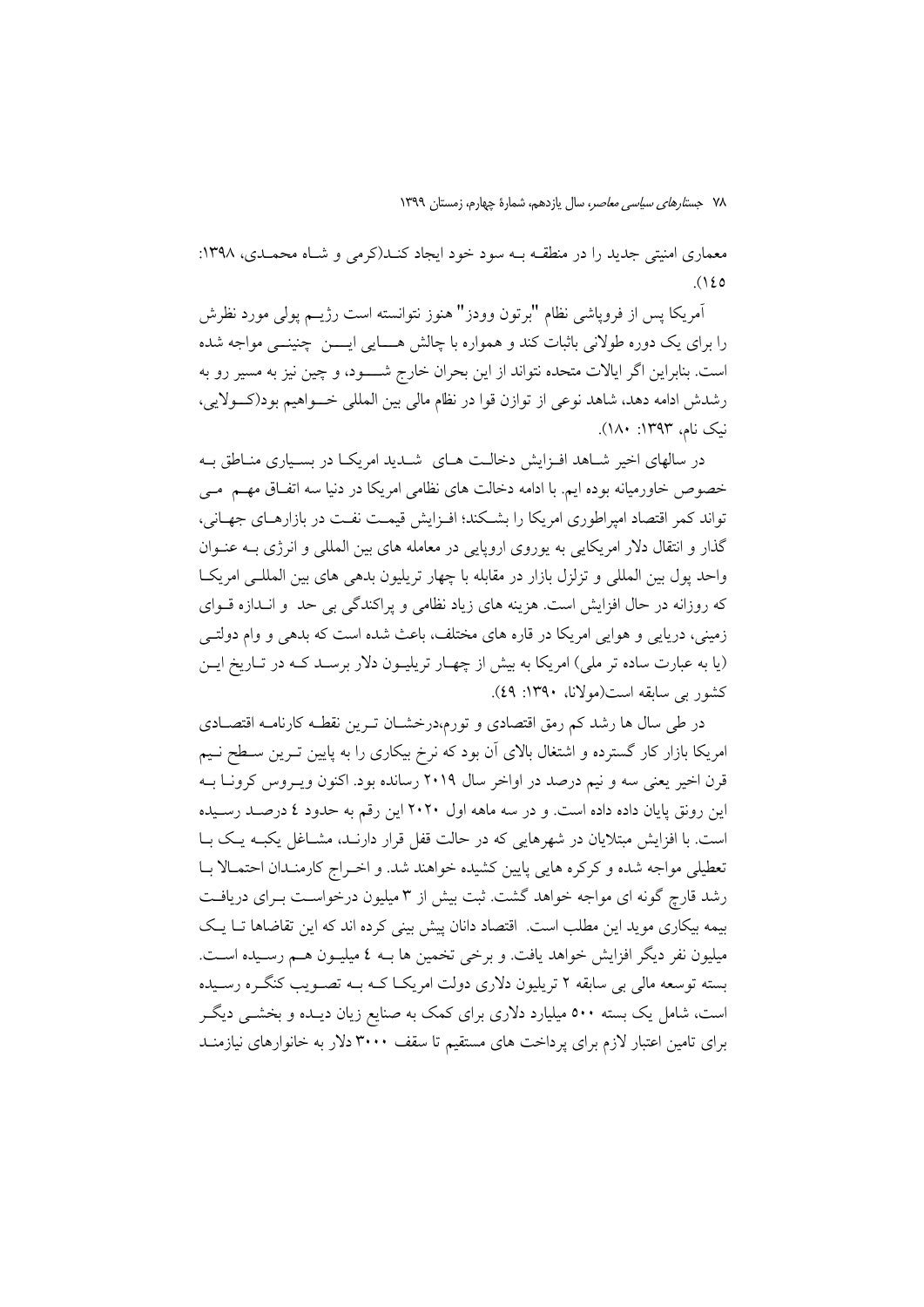امريكايي است(زاهد طلبان، ٢٠٢٠: ٣). طبق تحليل فوق، نكته اينجا است كـه هنـوز بــدترين دوره همهگیری بیماری فرا نرسیده است و پیشبینی می شود اوضاع در ماههـای بعـد بسـیار بدتر شود. زیرا آمار اقتصادی فوق تا ماه مارس محاسبه شد کـه بسـیاری از کسـب و کارهـا تعطیل نشده بودند و رکود تا این اندازه عمیق نشده بـود. کارشناسـان مـی گوینـد اوضــاع از شرایط دوره رکود بزرگ سال ۲۰۰۸ نیز بدتر خواهد شد که در دوره پــس از جنـگ جهــانی دوم بی سابقه است(خبرگزاری جمهوری اسلامی ایران، ۱۳۹۹).

فرانسیس فوکویاما نظریهپـرداز پایــان تــاریخ و از اســاتید شــناخته شــده دانشــگاه جــانز هاپکینز، در مطلبی که برای «فارین افرز» نوشته به موضوع همـهگیــری کرونــا و تــاثیر آن بــر آینده سیاسی آمریکا و نظام لیبرال پرداخت. وی در این تحلیل می نویســد: فاکتورهــای مــوثر در یک واکنش موفق به همهگیری ویروس کرونا عبارتند از ظرفیت دولت، اعتماد اجتمــاعی و رهبری. کشورهایی با دولت شایسته، دولتهایی که از اعتمـاد شـهروندان و یـک رهبـری کارآمد برخوردارند، توانستند در مدیریت همهگیـری کرونـا عملکـرد چشـمگیری داشـته و خسارتها را به حداقل برساند. اما كشورهايي با دولتهاي ناكارآمد، جوامع چنـد قطبـي و رهبری ضعیف، بسیار بد عمل کردند و شهروندان و اقتصادهای خود را در معـرض آسـیب قرار دادند. این فیلسوف آمریکایی می افزاید: مردم علاقهای ندارند که ویروس کرونا را ماننـد ابولا جدی بگیرند. ابولا کشندهتر بود و بسـیاری از مبتلایـان حتـی قبـل از انتقـال بیمـاری می،مردند. کووید ۱۹ برعکس ابولا عمل میکند. بنابراین باید منتظـر شـیوع گسـتردهتـری در جهان باشیم. لحظهای را نمیتوان متصور شد که کشورها بتوانند پیروزی بـر ایــن بیمــاری را اعلام کنند. اقتصادها آرام آرام باز و با موج بعدی ویروس قفل می شوند. درست مثـل یـک الگوی V شکل وی ادامه می دهد: یک بحران طولانی تر یعنی آسیبهای اقتصادی بیشتر. برای چندین دهه در ایالات متحده، سطح تمرکز در بازار رو به فزونی بـود. کوویـد ۱۹ ایـن تمرکز را بیشتر و بیشتر کرد. تنها شرکتهای بزرگ می توانند از این بحران جان سـالم بــه در ببرند. سطح تعاملات اجتماعی هر روز اهمیت بیشتری پیدا مـیکنـد و غـولهـای فنـاوری، بزرگ و بزرگتر میشوند. پیامدهای سیاسی ناگوارتر خواهند بود چراکه یک بیمـاری همـه گیر طولانی به از دست رفتن مشاغل، رکود بلند مـدت و کسـری بودجـه غیرقابـل اجتنـاب منجر خواهد شد. فوكوياما مىافزايد: توزيع قدرت جهاني به سمت شـرق چـرخش خواهـد کرد، چراکه اسیای شرقی بهتر از اروپا و ایـالات متحـده توانسـت در مـدیریت ایـن بحـران موفق باشد. (خبرگزاری مهر، ۱۳۹۹).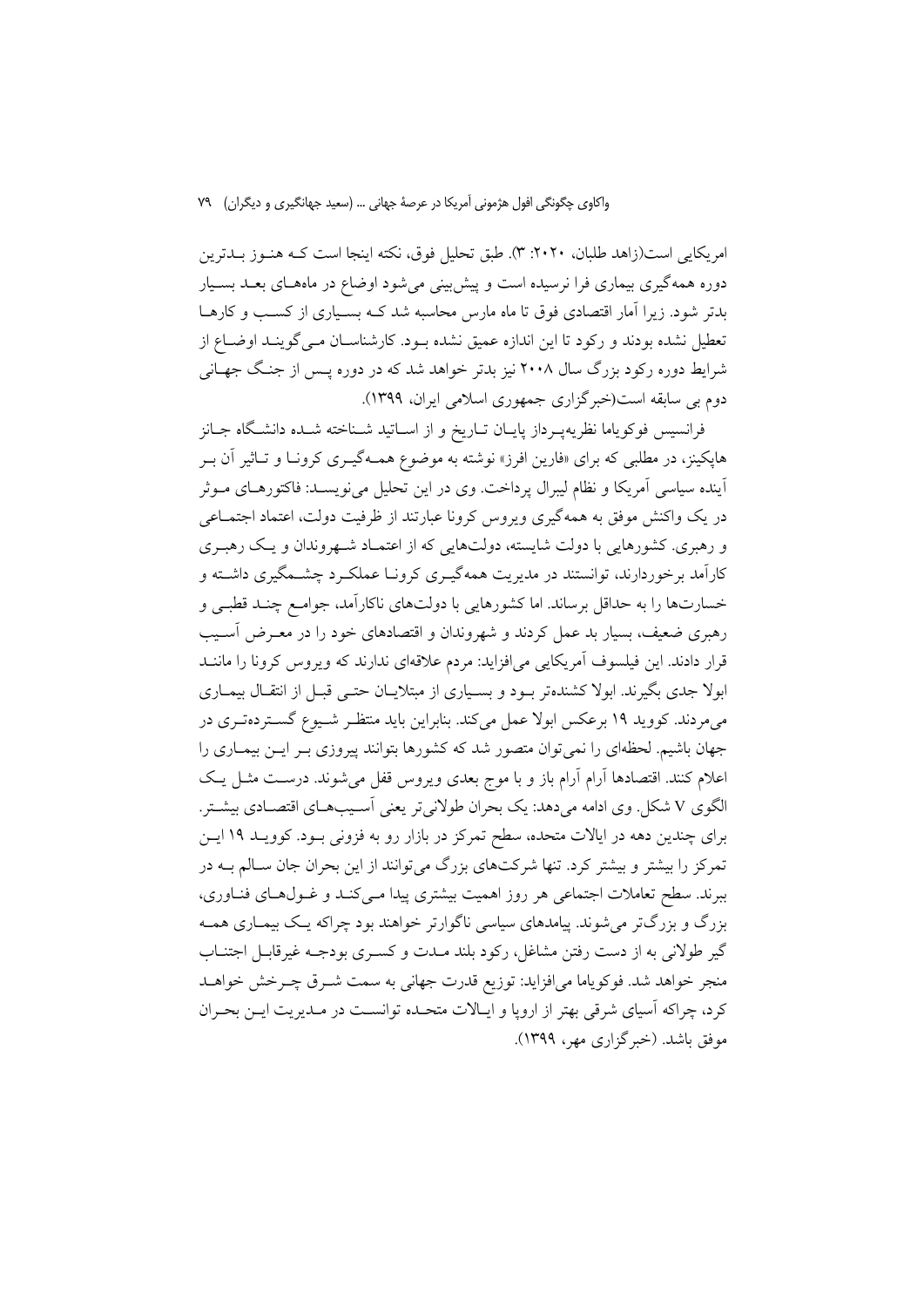با توجه به دیدگاههای لاکلا و موف در رابطه با گفتمان و مفهوم های خاصـبی کــه بــرای این نظریه به کار برده اند، می توان به این نکته اشاره کرد که با توجه به ددو مفهـوم تخاصــم و منطق هم ارزي هم اكنون چين با امريكا در رقابت شـديد اقتصـادي قـرار گرفتـه اسـت و امریکا به این لحاظ خطر را احساس کرده است چـرا کــه بــا ظهـور غــول اقتصــادی چــین هژمونی امریکا درنظام بین الملل به خطر افتاده است. امریکا به خوبی می داند اگـر بخواهــد مقابل چین بماند و از لحاظ اقتصادی وارد جنگ اقتصادی جدی شود بحش های بزرگــی از اقتصاد امریکا متضرر می شوند و فشاری بر روی ترامپ خواهـد بـود(خبرگزاری جمهـوری اسلامی ایران، ۱۳۹۹). چرا که ترامب بـه جـای اینکـه تـلاش کنـد بـا اسـتفاده از اکثریـت جمهوریخواه مجلس سنا، اقدامات باراک اوباما برای برقراری مجدد تـوازن قـوا و تصـویب توافقنامه همکاری با اروپا را پیش ببرد، آن را در سومین روز کاریاش پاره کـرد. ترامـب بــه جای متحد کردن ژاپن، کره جنوبی، اتحادیه اروپا و دیگر اقتصادهای بزرگ جهـان در برابـر اقدامات تجاری غیرمنصفانه چین، ترجیح داد تقریبـا بــا همــه جنـگ تجــاری راه بینــدازد و امريكا را در تقابل با چين به حال خـود رهــا كـرد. او بــه جــاي اتخــاذ رويكــردي پايــدار و پیشرفته در مقابل برنامههای هستهای و موشکی کرهشمالی، به گرفتن عکس تبلیغــاتی بســنده کرد و تقریبا به هیچ جا نرسید. او باعث شد اعتبار و فراست اسـتراتژیک امریکـا زیــر ســوال برود و نهایتا به جای اینکه تمرکز دقیق خود را روی مساله تـوازن قــدرت در آسـیا بگــذارد، هنوز درگیر افغانستان و فشار حداکثری علیه ایران است؛ سیاستی که تنهـا ایــران را بــه چــین نزديکتر خواهد کرداقتصاد انلاين، ١٣٩٨).

## ۲.۳ دلیل سیاسی

رفتار سیاست خارجی ایالات متحده آمریکا از ابتدای پیدایش تاکنون همـواره و بـه صـورت تدریجی به تک روی و یک جانبه گرایی فزاینده تمایل داشته است. این رویکرد با فرویاشبی شوروی تقویت شده و به طور روزافزون و علنی پیش تاخته است و تا جایی پیش مـی رود که به مقتضای منافع خود حتی تمامی سازوکارها و ساختارهای بین المللی را که خود ایجـاد نموده را نیز شکسته و نادیده انگاشته است. برخلاف بـاراک اوبامـا کـه تمـایلی عجیـب بـه چندجانبه گرایی و همسو کردن دیگر کشورها و متحدان آمریکا در تصمیم گیری هـای بـین المللي و احترام به ساختار نظام بين الملل داشت اين بار اما دونالد ترامب با احيـاي رويكـرد تاریخی ایالات متحده و با دستور کاری متفاوت و ناهمگون به کـاخ سـفید پـای گذاشـته و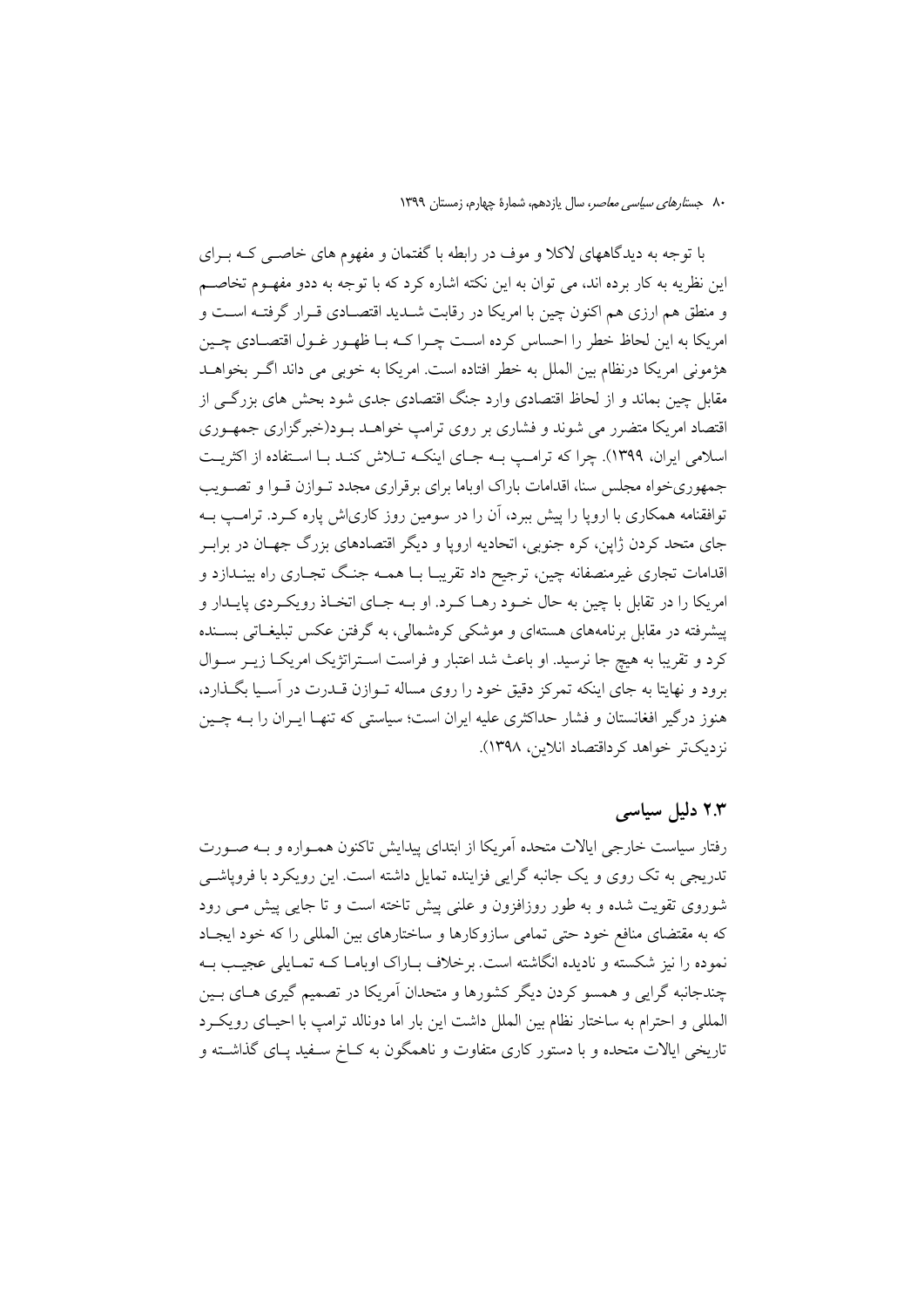الگوی کنش و اقدام آمریکا در نظـام بـین الملـل را بـازتعریف نمـوده اسـت. ترامـپ بـا رد سیاست های اوباما تلاش دارد تا یک جانبه گرایی را جایگزین چندجانبه گرایی اوباما نمایـد و طرحی جدید را در چارچوب مکانیسم های راهبردی ایالات متحده دراندازد و ایــن تغییــر .<br>نگاه و رویکرد همه جانبه را به وضوح می توان در راهبرد امنیت مل<sub>ی</sub> آمریکا که توسط کــاخ سفید تدوین شده است مشاهده کرد که در قالب نوعی یک جانبه گرایی و بر پایــه سیاســت و مدل کنشگر دیوانه کیسینجر به مثابه اصلی ترین وجوه تمایز بـا راهبـرد اعلامـی از سـوی اوباما دلالت دارد(اندیشکده راهبردی تبیین، ۱۳۹۷: ۲).

یکی از افرادی که به فروپاشی آمریکا در سطح جهـانی اشـاره دارد، "ارن فرایــد بـرگ" است. او ضمن بررسي شالوده هايي فعلي قدرت هاي جهاني و توجه بـه قــدرت هــاي در حال ظهور و سهم خواهی آن ها از نظام بین الملل، بــه بررســی سیاســت هــای آمریکــا در سطح بین المللی می پردازد و استدلال می کند که آمریکا به دلیل سیاست هـای یـک جانبـه جهانی و همچنین کاهش قدرت کلی این کشور از ابعاد مختلف، در چرخه نزول قــدرت در سطح بین المللی قرار می گیرد. از دید او بسیاری از هم پیمانان سابق آمریکا، علاوه بر اینک در زمره رقبای این کشور قرار دارند، از وضعیت بین المللی مـدیریت شـده توسـط آمریکـا ناراضی هستند، در حال حاضر این استدلال، می تواند این گونه ۱ بین المللی بیشتر آشکار نمود توجیه شود که حتی مجله آمریکایی فوربس نیز برای اولین بار، از " ولادیمیـر پــوتین" به عنوان قدرتمندترین شخصیت جهان یاد کرد و در این انتخـاب، بـر ایــن اســتدلال اصــرار نمود که آمریکا در بسیاری از مسائل جهانی، تـوان مـدیریتی خـود را از دسـت داده اسـت؛ زیرا در سال های گذشــــت ایــن رتبــه همــواره در دسـت رؤســای جمهــور آمریکــا بــوده است(درویشی شاهکلایی، ۱۳۹۸: ۲۱).

با توجه به نتیجه سیاست های یک جانبه گرایانه آمریکا فاصله قدرت این کشور با سـایر قدرت ها روبه افول گذاشته است و در پیش گرفتن سیاست یک جانبـه گرایـبی، بـه تــدریج رضایت و مشروعیت سیستم مستقر به رهبری آمریکا را با چالش مواجه کرده و ایـن امـر تـا جایی پیش رفته است که هم پیمانان آمریکا نیز به این روند معترض شده انــد. ایجــاد اعتمــاد و همکاری بین المللی به واسطه ایجاد و تداوم رژیم های بین المللی مالی، اقتصادی، امنیتـی و زیست محیطی یکی از مهم ترین ستون های سیستم مستقر بین المللی به رهبـری ایـالات متحده است كه مورد انتفاع اغلب قدرت ها و حتى همه كشـورها قـرار گرفتـه انـد. ايــن در حالي است كه دولت فعلي آمريكا به شكل بي سابقه اي از مسئوليت خود بـه عنـوان حـافظ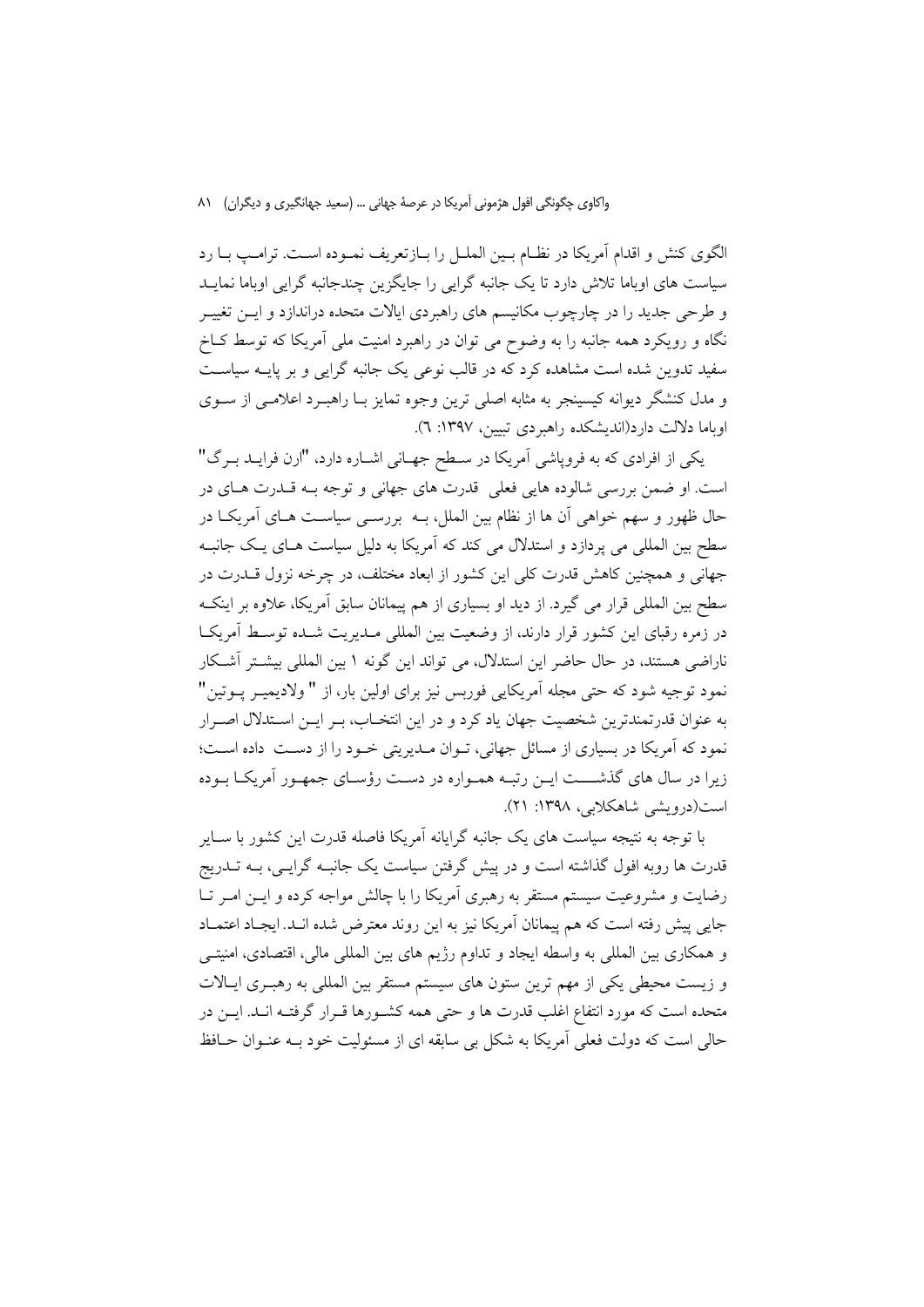سیستم، امتناع نموده و در حال خروج از این رژیم هاست. خروج آمریک) از پیمـان تجـاری اقیانوس آرام، خروج از سازمان علمی فرهنگی یونسکو، خروج از توافق بـین المللــی آب و هوایی پاریس، بررسی خروج از برجام، انتقاد شــدید از توافــق تجــارت آمریکــای شــمالی و بررسی خروج احتمالی آن در آینده ای نزدیک و حتی انتقاد از پیمان آتلانتیک شــمالی نــاتو ازجمله این سلب مسئولیت های یک جانبه است که عقب نشـینی از مسـئولیت هـای بـین العللي يک هژمون تلقى مى گردد (انديشکده راهبردى تبيين، ١٣٩٧: ١٢).

هم اکنون جهان با بحرانی به نام کرونا روبه شده است. بحرانی که بدون اغراق می تــوان گفت نظم بین الملل را دگر گون ساخته است. امریکا نیز از جمله کشـورهایی اسـت کـه بـا داشتن امار بیشترین تعداد مبتلایان در جهان تحت تاثیر شدید این ویروس قرار گرفته اسـت به گونه ای که آینده سیاسی و اقتصادی این کشور در مقابله با این بحران رابطه ای تنگاتنگ دارد. اقدامات دونالد ترامب، رییس جمهور آمریکا، در مورد بحران کرونا ابهامـات بسـیاری را درباره آینده قدرت تسلط آمریکا بـر خاورمیانــه و توانــایی آن در رقابــت بــا نفــوذ رو بــه افزایش چین مطرح کرده است. مدیریت بد آمریکا و تصاویر بیمارستانهای شلوغ و آشـفتگی در رسیدگی به بیماران تصوری منفی دربـاره اسـتمرار قــدرت آمریکـا در منطقــه خاورمیانــه ایجاد کرده است. در عین حال همزمان با شیوع کرونا، آمریکا کمکهای بهداشتی و طبی بـه خارج از کشور را به علت نیاز شدید نهادهای داخلی متوقف کرد. این در حـالی اسـت کـه رسانههای عربی اخبار فراوانی از کمکهـای سـخاوتمندانه چـین بـه ایـن کشـورها یـس از موفقیتش در مهار بحران کرونا منتشر کردند. قدرت پیابی چیین در دهـههـای اخیـر باعـث نگرانی استراتژیست های آمریکایی شده است. به طوری کـه در سـال۱هـای اخیـر برخـی از ناظران و کارشناسان از انتقال توجه و تمرک زآمریک از منطقـه خاورمیانــه بــه چــین ســخن مي گويند. اگرچه چين تلاش مي كند توسعه خود را بـا حاشـيه هـاي كـم و حتـي الامكـان بدون برانگیختن حساسیت های رقبا به پیش ببرد با این حال به نظر مـی(سـد کرونــا تقابــل بین دو قدرت را اَشکارتر از هر زمان دیگری کـرده اسـت(خبرگزاری جمهـوری اسـلامی،  $(1499)$ 

مساله مهمی که بورل به عنوان مقام ارشد سیاست خارجی اتحادیــه ارویــا بــر آن اذعــان كرده همان موضوعي است كه رقيبان و مخالفان آمريكا در عرصه بسين المللـي بارهــا بــر آن تاکید کرده اند و اکنون در ادبیات روابط بین الملل برای خود جا باز کرده است. ایــن مسـاله همان افول آمریکا است که دارای ابعاد مختلف داخلی و خارجی است. در عرصــه سیاســت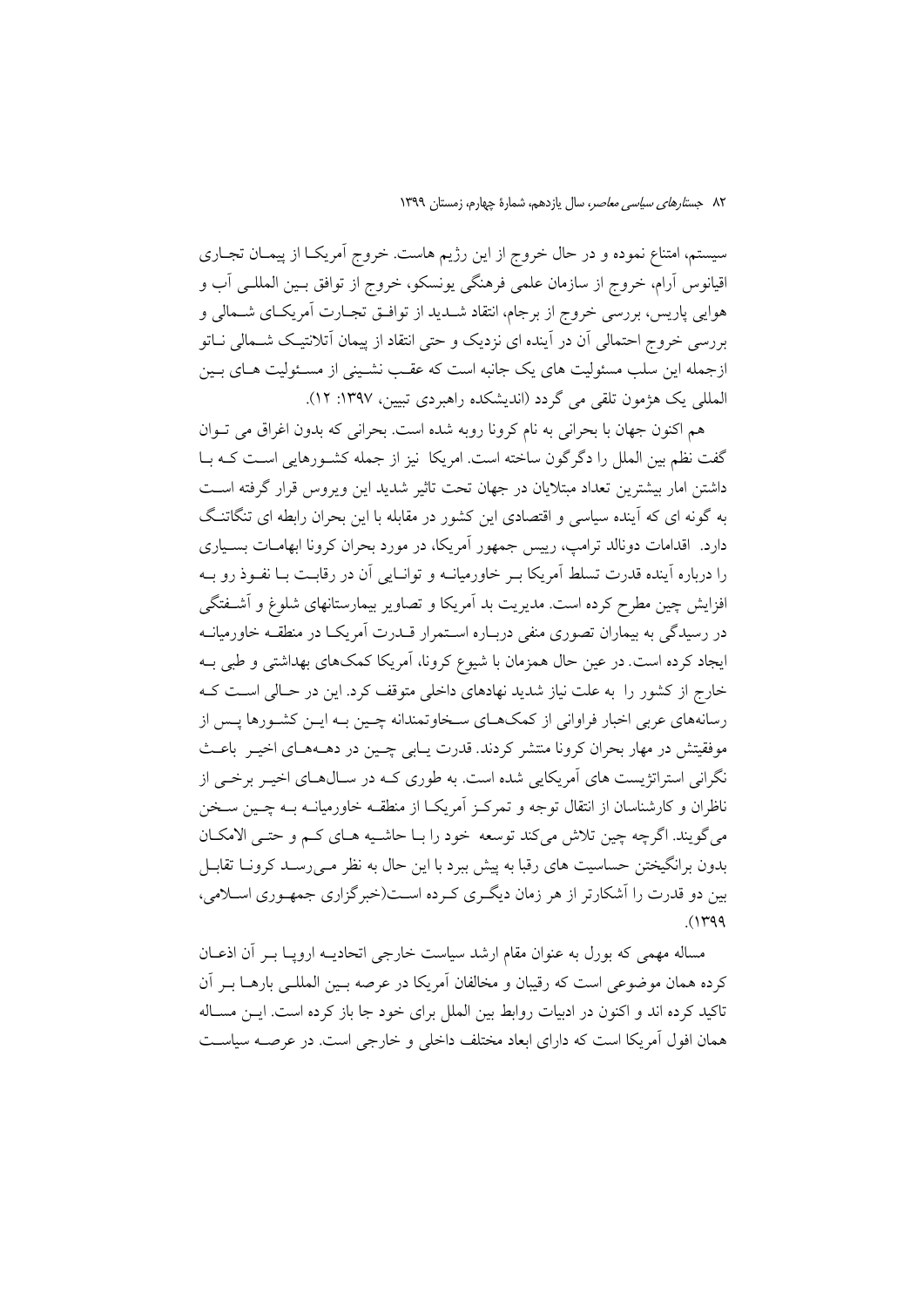خارجي، ترامب به شكلي مشخص و حساب شـده، تمـام ابزارهـا و هنجارهـاي چندجانبـه گرايي را تخريب و بر رويكرد يكجانبه گرايـي و اصـالت دادن و محـور قـرار دادن منــافع و خواسته های آمریکا یافشاری می کند که این مساله موجب کـاهش اعتبـار و نفـوذ جهـانی ایالات متحده و به عبارت دیگر قدرت نرم آن و نیز انزوای فزاینـده واشـنگتن بـا توجــه بــه اصرار ترامپ بر ادامه این رویکرد نادرست شده است. رئیس جمهوری جنجـالی آمریکـا بـا خروج از توافق های مهم جهانی، چند جانبه گرایی را زیر پاگذاشته و فقط بـه دنبـال یـک جانبه گرايي در جهان است. دولت ترامپ ابتدا از توافــق آب و هــوايي پــاريس و ســيس از توافق هسته ای برجام خارج شد. دولت ترامپ خروج از پیمان های کنترل تسلیحات را نیـز در دستور کار خود قرار داده و تا کنون از پیمان نیروهای هسته ای میـان بــرد (آی ان اف) و پیمان آسمان های باز خارج شده و در صدد عدم تمدید پیمان استارت جدید اسـت. ترامـپ آمریکا را از یونسکو و از شورای حقوق بشر سازمان ملـل متحـد نیـز خـارج کـرده اسـت. (يارس تو دی: ١٣٩٩).

پاتریک کاکبرن، کارشناس روابط بـینالملـل در ایندیپنـدنت، شـرایط کنـونی امریکـا و ناتوانی این کشور در پیشقدم شدن برای مقابله با ویــروس کرونــا را بــه منزلــه قــرار گــرفتن ایالات متحده در آستانه لحظه چرنوبیل و از دست رفتن هژمونی ایــن کشــور ارزیــابی کــرده است(جوان انلاس، ١٣٩٩).

بر اساس تحليل گفتمان مووفه و لاكلا امريكا با توجــه بــه قـــدرت پــابي گفتمــان هــاي رقیب به دنبال راهی است که بتواند میدان گفتمان را برای رقیب تنگ کرده و با آن به مقابلـه برخیزد تا بتواند هژمون خود در نظام بین الملل را حفظ کنـد. گفتمـان دولـت مـردان بـرای کشف روابط و مناسبات قدرت در جهت بـاز تولیـد و حفـظ سـاختارهای اجتمـاعی و سیاسی خود و همچنین مشروعیت بخشی به اعمال حاکمیت خودشان تحلیـل مـی شـوند. با توجه به نظم گفتمانی حاکم بر سخنرانی های دولتمردان دولت ایـالات متحـده امریکـا و کشورهای حامی وی در عرصه بین الملل در تصویر سازی از مشـروعیت ایــن دولــت ایــن سخنرانی های دولت مردان ایالات متحده امریکا هستند که با شکل دهـی گفتمـان خـود بـا اتکا بر زبان قدرت و خشونت سعی در ارایه تصویری مثبت از اعمال حاکمیت خـود دارنــد. (ضیایی، نرگسیان، کیا منفرد، ۱۳۹۱: ٦٨ و ٩٥). با توجه بـه اینکـه رقیـب اصـلی امریکـا در صحنه بين الملل چين مي باشد امريكا بيش از گذشته از ايـن قــدرت واهمــه دارد. چــرا كــه چین به دنبال ایجاد رابطه با کشورهای خاورمیانه است. با گسترش روابـط چـین بـا کشـور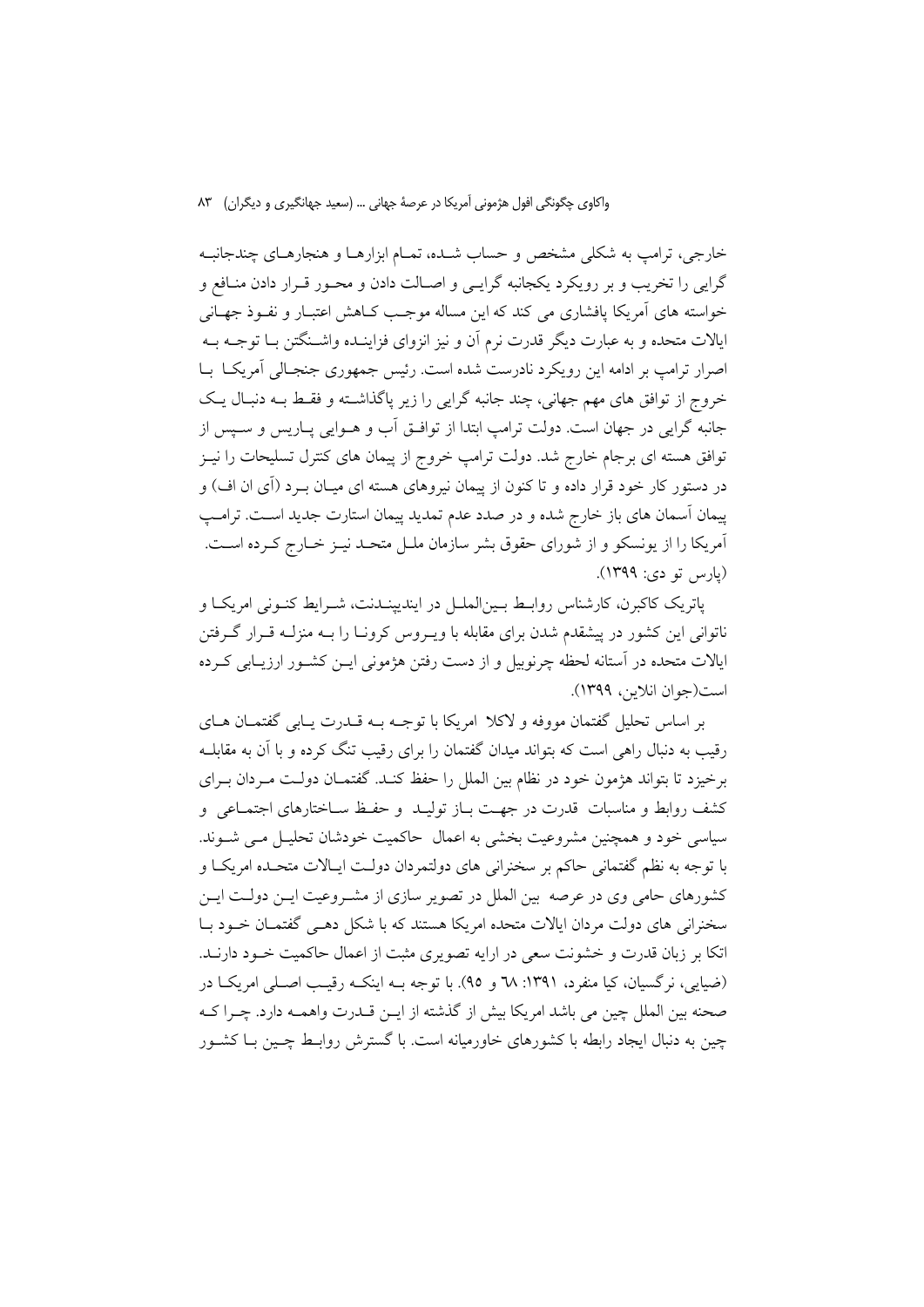های خاورمیانه از جمله ایران به هدف خود یعنی مقابله با یکجانبه گرایـبی امریکـا و تسـلط این کشور بر منابع خاورمیانه نیز نزدیک می شود. چرا که بیشترین میزان منـابع نفـت و گــاز جهان در این منطقه قرار دارد. بنابراین رقابت بین قدرت های بزرگ بر سر این منـابع امـری بدیهی است. وابستگی شدید امریکا بـه ایــن منـابع انــرژی عامــل مهمــی اسـت کــه باعــث حساسیت این کشور به مسائل منطقه از جملـه بحـران هـای اخیـر و بـه خصـوص بحـران سوریه شده است. از سوی دیگر چین نیـز برای تداوم رشد چشمگیر اقتصادی خود ملزم به اتخاذ سیاستهای مناسب در راستای کاهش آسیبپذیری در حوزه ی انرژی است. سیاست امنیت انرژی چین تحت تاثیر عوامل منطقه ای و فرا منطقه ای، سیاست های انــرژی کشورهای حوزه خلیج فارس و تقابل با هژمونی ابالات متحده قرار دارد که در عرصه عمــل رهبران چین طوری عمل می کنند که امنیت انـرژی ایـن کشـور تهدیـد کمتـری را متوجـه شود(یادروند و زنگنه، ۱۳۹۸).

# ۳.۳ دلیل فرهنگی

جوزف نای، نظریه پرداز علوم سیاسی مطلبی را در فارن پالیسی منتشر کـرد کــه در ادامــه آن ۔<br>آمدہ است: چگونه شیوع ویروس همهگیر کرونا منجر به تغییر عوامل ژئوپلیتیک مے شـود؟ بسیاری از مفسران شیوع کرونا در جهان را پایان دوره جهانی شدن ایالات متحده آمریک اک از سال ١٩٤٥ رونق يافته است، پيش بيني كردهاند. برخي شيوع اين ويروس را نقطـه عطفـي می دانند که چین به واسطهی آن از ایالات متحده آمریکـا بــه عنــوان یــک ابرقــدرت جهــانی پیشی گرفته است. ناسازگاری و ناهماهنگی در پاسخ ایالات متحـده نسـبت بـه شـیوع ایـن ویروس به اعتبار و «قدرت نرم» این کشور آسیب رسانده است(ایسنا، ۱۳۹۹).

ایالات متحده اَمریکا طی مـاههـای اخیـر بــا ۳ بحـران داخلــی همزمـان در حــوزههـای بهداشت و درمان، اقتصادی و اجتماعی روبهرو است. این ۳ بحران یعنی گســترش ویــروس كرونا، بحران اقتصادي حاصل از گسترش ويـروس و از همـه مهـمتـر اعتراضـات گسـترده ضدنژادیرستی در آمریکا آن هم در ماههای نهایی پیش از انتخابــات ریاســتجمهـوری مــاه نوامبر (آبان)، نگاه جهانیان را بر این کشور متمرکز کرده و واکنش کشورهای مختلـف را بــه همراه داشته است.

با توجه به همه این رخدادهای اخیر، سؤال مهمی که به ذهن متبادر می شود مسأله آینـده قدرت نرم آمریکاست که طی دهههای گذشته مسیر این کشـور بـرای توسـعه فعالیـتهـای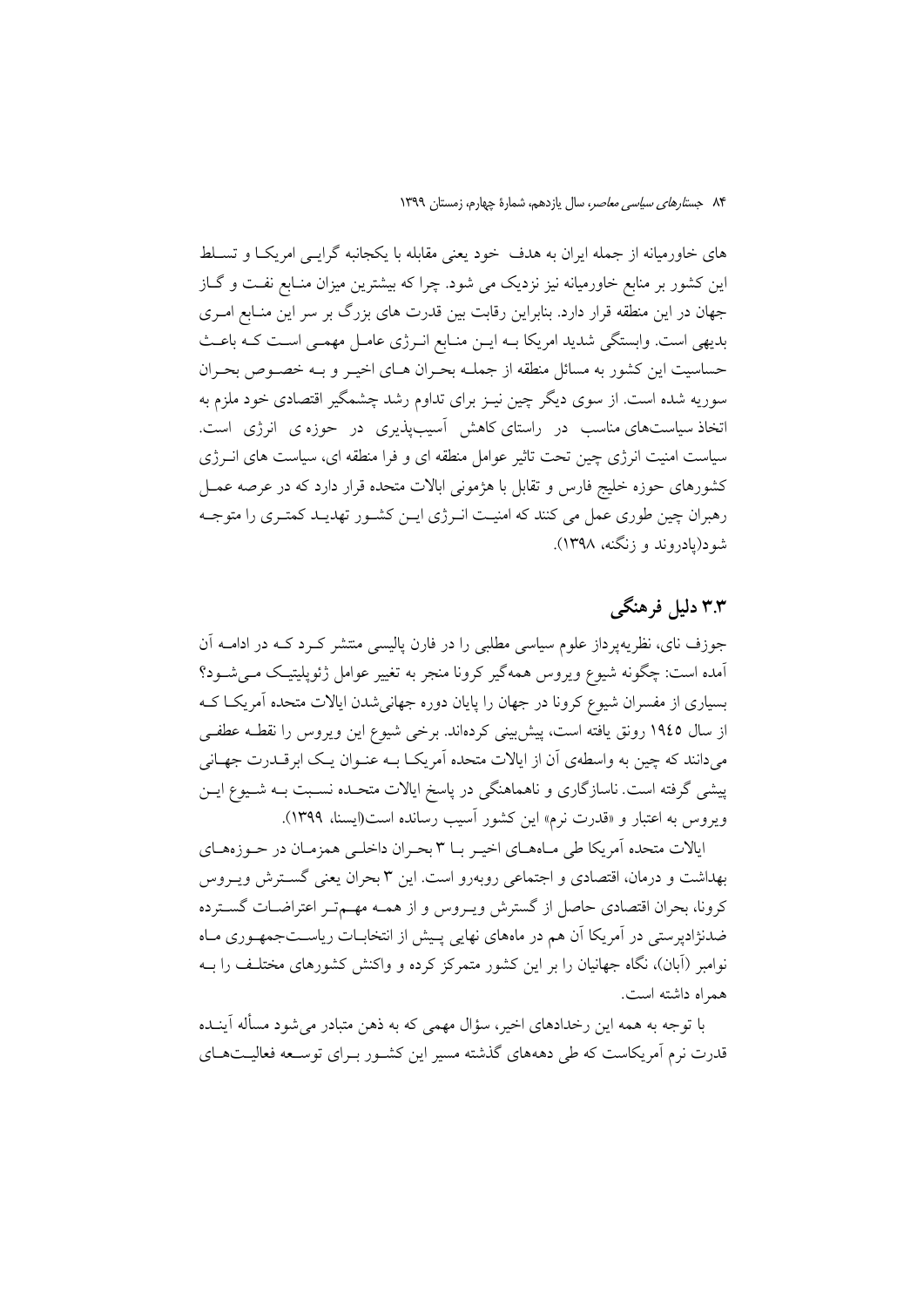خود در کشورهای همسو و غیرهمسو را هموار کـرده اسـت بیـک: ایـالاتمتحـده پـس از جنگ دوم جهانی مداخله در کشـورهای دیگـر را آغـاز کـرد و بهانـه ایــن کـار کمــک بــه کشورهای اروپایی برای بازسازیشان که دچار ویرانی های بسیاری شـده بودنـد و همچنـین برخي كشورهاي ديگر از جمله ايران و تركيه بود كه ذيل دكترين «ترومن» و از طريق طـرح مارشال انجام می شد. با این اقدامات، روند مداخله آمریک ادر منـاطق مختلـف جهـان بسـط می یافت و ایالاتمتحده با استفاده از واژگان آزادی، دموکراسی و حقوق بشر به توسعه نفـوذ خود در این مناطق می پرداخت. از این رو می توان گفت قدرت نرم آمریکا بـا مداخلـه گـرای این کشور گره خورده است و اساسا تضعیف قدرت نرم آمریکا از قــدرت ســخت و نظــامی این کشور نیز خواهد کاست. اساسی ترین ضربه به قدرت نرم آمریکـا در عرصــه جهـانی بـا انتخاب دونالد ترامب به رياستجمهوري و اقدامات او طي ٤ ساله اخيـر وارد شـد. دونالـد ترامب سال ۲۰۱٦ با شعار اول امریکا و ملی گرایی آمریکایی بـر سـر کـار آمـد و در همـان دوره تبليغــات انتخابــاتي خــود توانســت از نگرانــي موجــود ميــان سفيديوســتهــا، بــويژه جمهوري خواهان درباره يک اکثريت غير سفيديوست در آينده نهچندان دور بهره بــرده و رأى آنها را به دست آورد بیس از روی کار آمدن ترامپ نیز جهان با تحـولات عجیبـی از سـوی کشوری که خود را رهبر جهان میدانست روبهرو شد .طی سالهای گذشــته رئـيسجمهـور آمریکا در حوزه سیاست خارجی به اعمال زور و خروج از نهادهای مبتنی بر قــوانین لیبــرال بینالمللی پرداخت، از همکاریهای چندجانبه کناره گرفت و رویکرد قهری و معاملـهگرانــه را نسبت به سیاست خارجی این کشور اتخاذ کرد که این سیاسـتهـا موجـب شـد تصـویر بينالمللي أمريكا به عنوان رهبر جهاني مخدوش شود بسـه: امـا ايــن بـار ايـالاتمتحـده بـا بحرانهای داخلی مواجه است که می تواند قدرت نرم این کشور را در عرصـه بـینالملـل بـا چالشی جدی مواجه سازد؛ شدت یافتن خشونت با اسلحه، دوقطبی حزبی، مراقبتهای بهداشتی ناکافی، نابرابری درآمدی و از هم مهمتر نژادیرستی ساختاری و عدم تحقـق حقـوق اقلیتهای نژادی در آمریکا، بحرانهایی هستند که هر از گاهی اعتراضاتی را به همراه دارنــد. سركوب اين اعتراضات، موجب انباشت احساسات منفي مـردم ايــن كشــور خواهــد شــد و آمریکا را مستعد اعتراضات و مخالفتهای گسترده میسازد .طی مـاههـای اخیـر آمریکـا بـا مدیریت ناموفق اپیدمی ویروس کرونا مواجه بوده و تاکنون بـیش از 125هـزار نفـر از مـردم این کشور به دلیل ابتلا به این ویروس جان باختهاند .در حوزه اقتصاد نیـز کـاهش اشـتغال و توليد و تاثير گسترده آن بر كـل اقتصـاد ايــن كشــور، ايــالات متحــده را وارد ركــود شــديد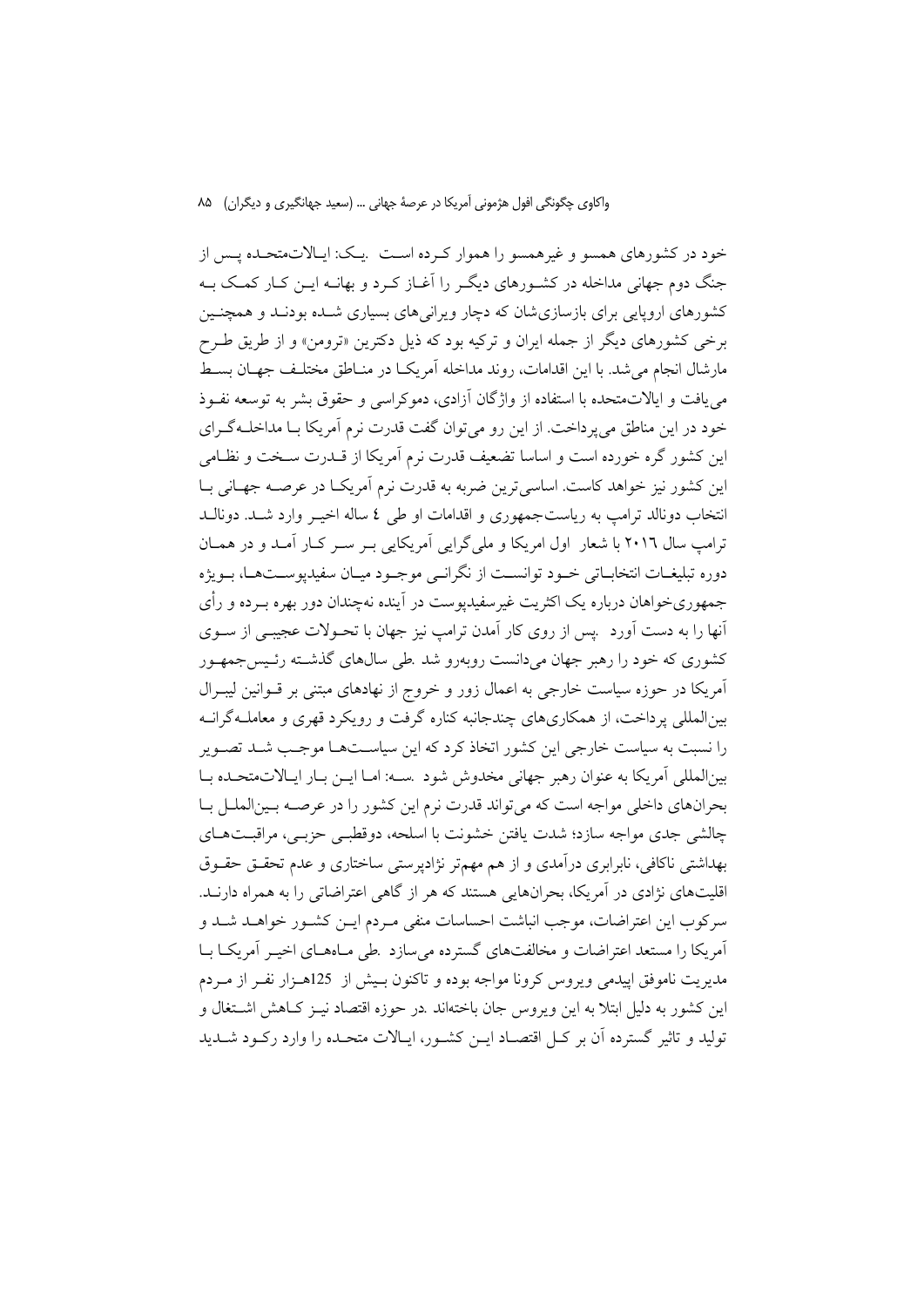اقتصادی کرده است. با این حال قابل توجه ترین بحران اخیر برای دنیـا اعتراضـات گسـترده در اَمریکا و مهمتر از اَن واکـنش۵هـای قهراَمیـز دونالـد ترامـب بـه اَنهـا بـود. (طهماسـبی، ١٤٥:١٣٩٩). طبق نظريه لاكلا و موفه و مفاهيمي مثل غيريت و ضديت و تخاصـم، كـه بـر این امر تاکید دارند که قدرت هژمون در جهت حفظ هژمـونی خـود بـه رقابـت بـا گفتمـان رقیب خود می پردازد. هم اکنون چین به عنوان رقیب اصلی امریکا به لحاظ قدرت نـرم نیـز در حال فعالیت است. با اینکه هر دو کشور چـین و امریکـا در حـوزه قــدرت نــرم ســرمایه گذاری عظیمی انجام داده اند. اما امریکا بعد از حمله به عراق و افغانستان بخـش عظیمـی از مقبولیت در نزد افکار عمومی را از دست داد. و در مقابل این، چین سعی کـرد بــا فعــال تــر کردن قدرت دیپلماسی عمومی و دولتی و همچنین کمک هـای خـارجی کـه بـه صـورت هدفمند انجام میداد توانست با خیزش صلح جویانه خود افکـار عمـومی را بـا خـود همـراه سازد(23-24 :Lum & Others, 2008). از سوى ديگر بعد از انقــلاب اســلامى ايــران و ظهــور گفتمانی که در تقابل با گفتمان امریکایی بود، تـرس امریکـا از پیـدایش ایــن گفتمــان کــاملا بديهي بود. چرا كه تا قبل از انقلاب در منطقه و به خصوص با حضور مداوم خود در ايبران خطری حس نمیکرد. اما بعد از انقلاب اسلامی فعالیت خود را در خاورمیانــه و بــا دخالــت در بحران هاي منطقه همچون بحران عراق، سوريه، يمن و.. بــه رقابـت بــا گفتمــان انقــلاب اسلامی ایران پرداخت. براساس الگوی رفتـاری ایـران، فرآینـد قـوممـداری ایـالات متحـده نشانههایی از رویارویی منطقهای در حوزه منافع راهبردی دو کشور را اجتنابناپلذیر سـاخته است. تفاوتهای ادراکی عموماً تضادهای سیاسی را ایجاد می کند گراهام فولر در مطالعـات خود به این جمع بندی می رسد که: آمریکا مسحور پدیده انقلاب اسلامی و امـام خمینـی(ره) است. داوری آمریکاییها درباره ماهیـت رفتـار ایــران عمیقـاً تحـت تـأثیر چهــره انقلابــی و رادیکال ایران بوده که آمریکا را با ادبیات انتقادی توصیف کرده و درجاتی از شیطانیت را بــه آن نسبت داده است. انقلاب اسلامی ایران آموزه نیکسون را نهتنها در ایران بلکه در منطقه بــا ناکارآمدی روبهرو ساخت. آمــوزه نیکســون مبتنــی بــر کنتــرل غیرمســتقیم منطقــه از طریــق جنگهای نیابتی بوده است. جنگهای نیابتی در سیاست منطقهای آمریکا چـالش۵هـایی را در مراحل تاریخی بعدی ایجاد میکند به این ترتیب، روندهای سیاسی رادیکال و جهتگیری مقاومت در برابر نظام سلطه جایگزین همکاریهای راهبردی با غـرب شـد. در ایــن ارتبــاط می توان جلوههایی از تغییرات شدید گفتمانی را ملاحظه که د(متقبی، ۸٦:۱۳۹٦). امریکیا بیا اقدامات نابخردانه خود در خاورمیانه مقبولیت خـود را در جهـان و بــه خصـوص منطقــه از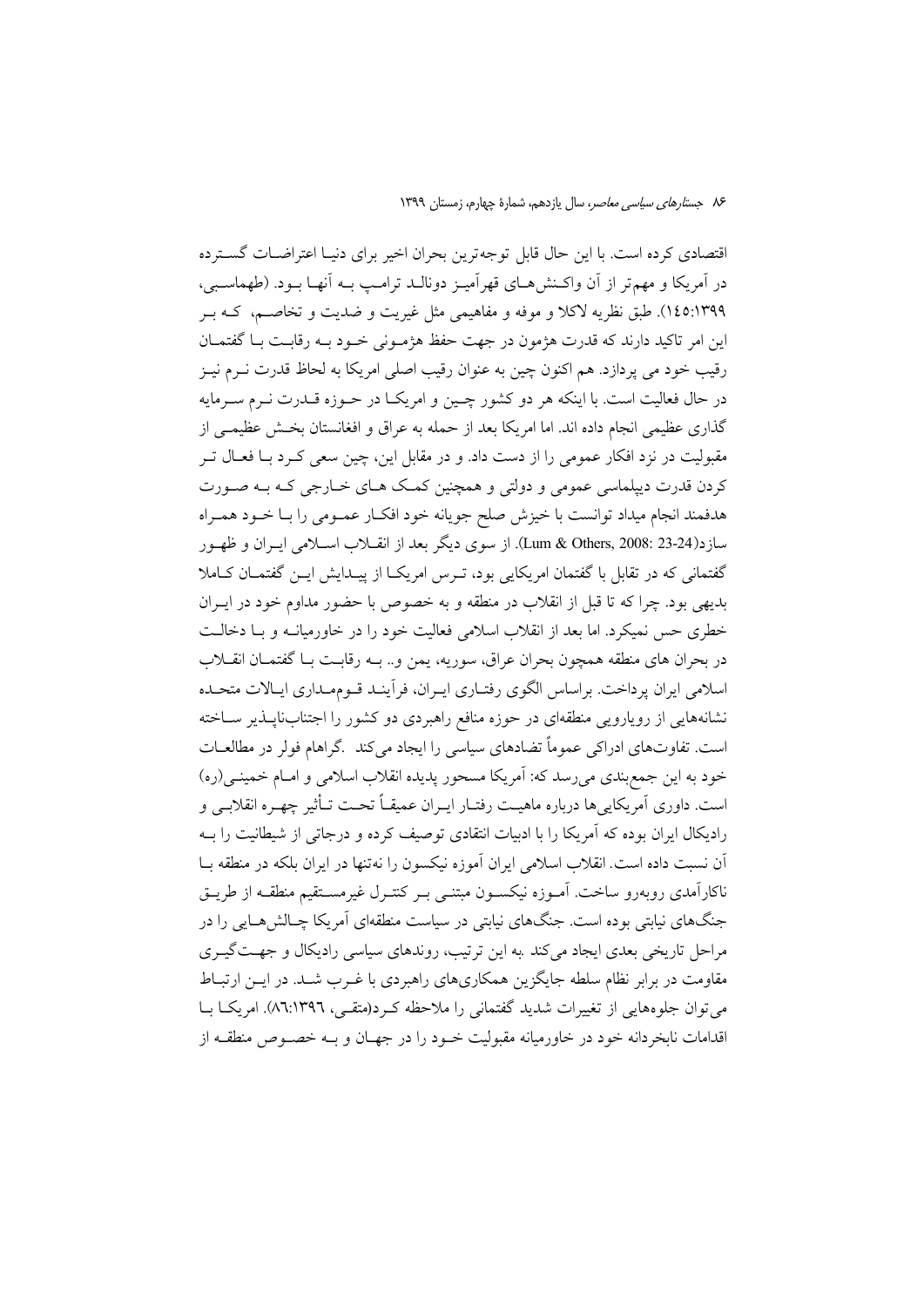دست داده است. جنگ در عراق و افغانستان و رسوایی در گوانتانامو و ابــو غریــب و نقــض حقوق بشر از طرف دولت اسراییل و حمایت از دولت هـای اسـتبدادی در جهـان عـرب، قدرت نرم امریکا را تضعیف کرد. واقعیت این است که وضعیت و رونـد جــاری در منطقــه خاورمیانه مغایر منافع امریکاست. در طی سال های اخیر وجهه و موقعیت غـرب تنـزل پیـدا کرده است. جواامع خاورمیانه ای بر آن شدند تا از اسـتقلال خــود دفــاع کننــد و بنــابراین بــه دخالت های خارجی در امور کشورهایشان بدبین اند. به طوری که می تـوان گفـت اشـتیاق مردم خاورمیانه برای استقلال واقعی، مهم ترین مانع در راه اعمال قدرت نرم ایـالات متحــده در خاورمیانه شناخته می شود(آدمی، یزدان یناه، توتی، ۱۳۹۲: ۳–۹).

## ۴.۳ دلیل نظامی

بازیابی جایگاه سایر کشورها در نظام اقتصاد جهانی باعث شـده تــا اَنهــا از ایــالات متحـده حرف شنوی نداشته باشند. این کشورها که اغلب قدرتهای منطقـه ای و یـا در حـال تبــدیل شدن به قدرتهای منطقه ای هستند، نمـی خواهنـد از دیـد ملتهـا و سـایر همسایگانشـان بـه دولتهایی پیرو ایالات متحده شناخته شوند. وارد شدن مردم درسیاست گذاریهای دولتـی، نــه تنها پیروی از ایالات متحده را دشوار ساخته بلکه از قدرت قانع کنندگی آمریکI نسبت بـه ایجاد ائتلاف های بین المللی نیز کاسته است. تظاهرات ضد جنگ درکشورهای اروپایی ک ایالات متحده را در جنگ علیه عراق همراهی کردند، تأثیر چشمگیری بـر کـاهش نیروهـای نظامی اسپانیا، ایتالیا و آلمان در افغانستان و عراق داشت. خودداری ترکیــه از صــدور مجــوز استفاده از پایگاههای نظامی این کشـور در حملـه عـراق یـک نمونـه دیگـر از عـدم تمایـل متحدان آمریکا به پیروی مطلق از سیاستهای ایالات متحده اسـت. (آهــویی، حســینی، ۱۳۹۵:  $(01)$ 

از سوی دیگرافزایش تسلیحات هسته ای، افـزایش خطـر گروههـای تروریسـتی و بـالا گرفتن تهديدات غيرسنتي مانند مهاجر تهاي غيرقانوني، افزايش جمعيت، بيماريهـاي مسـري، تجارت غیرقانونی اسلحه و مواد مخدر، تغییرات آب و هوایی و حکومتهای درمانــده، کمتــر کسی نمی تواند کارایی نیروی نظامی حجیم ایالات متحده برای حل این معضـلات را بــاور داشته باشد. بنابراین با وجود این نوع تهدیدات، نیروی نظامی امریکا دیگر نمبی توانـد یـک نيږوي برتر قلمداد شود (wallerstein,2003).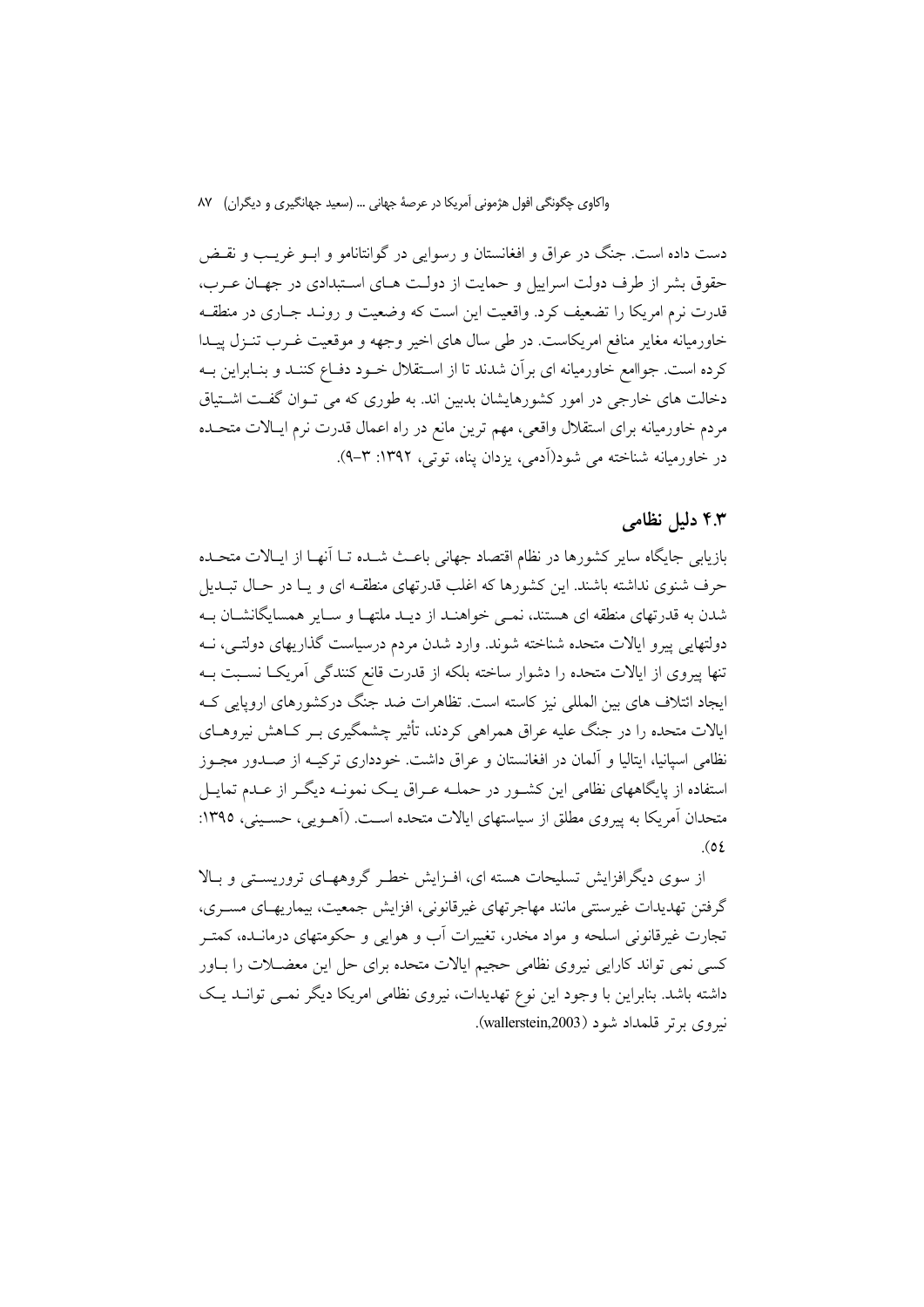از سوی دیگر رقیب اصلی امریکا یعنی چین در نظام بین الملل به قــدرتی عظـیم تبــدیل شده است. طی سال های ۲۰۱۱ تا ۲۰۱۵ چین به عنوان یکی از قــدرت هـای برتـر صـادر کننده تجهیزات نظامی مبلغ هنگفتی نزدیک به ۲۰ میلیارد دلار بابـت صــدور ایــن تجهیــزات به خود اختصاص داده استکه در این میان افریقای جنوبی دومین بازار سلاح های چین بـوده است (NIDS, 2017). ظهور چین در عرصه نظام بین الملل و قدرت یابی این کشور در نظام بین الملل با قدرت فضایی این کشور توام شده است. هدف چین رسیدن به یک ابرقــدرت در زمینه قدرت فضایی در حال رقابت با قدرت هایی همانند امریکا می باشد. دستاوردهای چین در زمینه فضایی امریکا را در زمینه های نظامی و اقتصادی با چالش جدی مواجه کـرده است. و پیشروی چین در این زمینه منجر به از دست رفتن امریکـا بـه عنـوان قــدرت برتـر امریکا در نظام بین املل خواهد انجامید. چین به دنبـال ایــن اسـت کــه نظـام بــین الملــل را طوری تغییر دهد که منافع این کشور تامین شود. برای این منظـور چـین قــدرت فضــایی را عاملی برای بالا رفتن سطح قدرت ملی خود می داند. هدف چین هم طراز شدن بـا امریکـا، روسيه و اتحاديه ارويا در زمينه قدرت فضايي است. چين اگرچه در اظهارات خــود وانمــود کرده است که در یک رقابت فضایی وارد نشده است اما عملکرد این کشور در پیشـرفت در قدرت فضایی و در تمام جنبه های نظامی، اقتصادی، دیپلماتیک نشـان دهنـده رقابـت ایــن كشور بـا آمريكاسـت(.(Kevin Pollpeter, et. al, 2017 ). ايــن در حـالي اسـت كـه عملكـرد امریکا در خاورمیانه و دخالت های مداوم این کشـور در بحـران هـای منطقــه بــر اقتصــاد و بودجه نظامی این کشور تاثیر فراوانی گذاشته اشته است. هزینـه هـای سرسـام آور کــه در جنگ عراق بر امریکا تحمیل شد باعث ایجاد رکود اقتصادی و فشـار افکـار عمـومی مـردم این کشور وضعیت بغرنجی برای امریکا پدید آورده است به گونه ای که آمریکا نمـی توانـد تا مدت ها به یک جنگ وارد شود. آمریکا در کشورهای عراق و افغانستان نزدیک بــه شــش هزار میلیارد دلار هزینه مستقیم متحمل شده است که حتی بر روی تـامین امنیـت مـرد ایــن كشور تاثيري نداشته است(Leverett & Leverett, 2012: 220).

کوپر کارشناس اندیشکده امریکن انترپرایز میگوید حتـی پـس از آنکـه نبـرد نیروهـای مسلح با بیماری کووید به لحاظ فیزیکی پایان یافت، یک نبرد ادامهدار پیش رو خواهـد بـود. بیماری کووید تأثیر کوتاه مدت بر آمادگی نیروهای مسلح آمریکا دارد، اما تـأثیر بلنــد مــدت آن شدیدتر خواهد بود که همانا کاهش بودجه دفاعی است. در شرایطی که دو تریلیــون دلار جهت جبران خسارات ناشبي از كوويـد هزينـه شـده اسـت، مسـئولان و ماليـاتدهنـدگان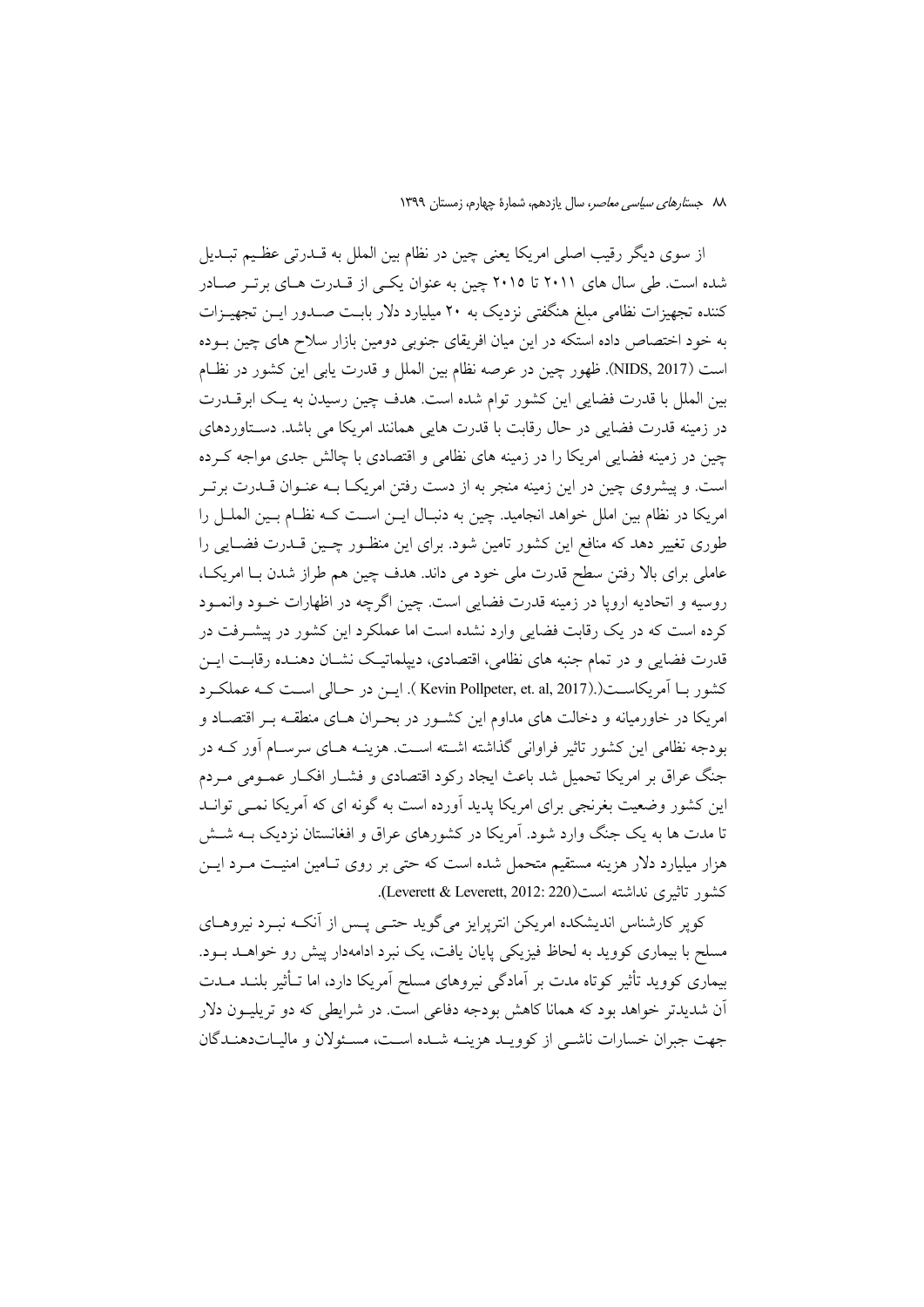آمریکایی به دنبال صرفهجویی در هزینهها خواهند رفت و در ایــن خصــوص نگاهشــان بــه سمت وزارت دفاع متمايل خواهـد شـد و احتمـالا از بودجـه وزارت دفـاع كاسـته خواهـد شد(مشرق، ۱۳۹۹).

چین با قدرت اقتصادی، نظامی، قدرت نرم و در حاضر با کنترل ویروس کرونـا توانســته است خود را در جهان بیش از پیش قدرتمند نشان دهد. امریکا از قدرت نمایی چین واهمـه دارد. طبق نظريه لاكلا به دنبال حذف رقيب است تا بتواند رهبري خود در نظـام بـين الملــل را تثبیت کند. در دهه های قبل مرشایمر از جدی ترین منتقدان ننومحافظـه کـاران امریکـایی است و معتقد است که حتی با اموزه های واقع گرایان سنتی، مثـل هـانس مورگنتـا نيـز مـی توان به برداشت ها و سیاست های نادرست نومحافظه کاران یی برد. مـثلا از نظـر او حملـه به عراق و نیز تقویت پایگاههای نظامی در اروپا اشتباه زمام داران نومحافظه کـاران امریکـایی است. زیرا هیچ یک از این دو، تهدید جدی برای هژمونی امریکا وجـود نداشـته اسـت و تهاجم در این مناطق گره ای از سیاست خارجی امنیت جویی آنها را باز نمی کند. این گونـه رفتارها بیش از آنکه بر اساس محاسبات عقلایی باشد، بر مبنای ایدئولوژی نابخرادانه است. به همین دلیل نیز مرشایمر از جمله جدی ترین مخالفان حملـه بــه عــراق و هزینــه کــردن و باقی ماندن در این کشور است. با وجود این در دنیای آینده همچنان دغدغـه هـای اصـلی مربوط به دغدغه های امنیتی و نظامی خواهد بود. و قدرت های هیچ فرصتی را برای تقابـل و عقب راندن از دست نخواهند داد. در این باره، جان مرشایمر در دیـدار خـود از چـین در سال ۲۰۰۳ متذکر شد که یک چین رشد یافته به طور اجتناب ناپذیر به دنبال کسب هژمــونی است و منافع امریکا را تهدید می کند. و تشدید رقابت امنیتی امریکا و چین پـادآور مواجهــه گذشته امریکا و شوروی می باشد. از این رو سیاست خـارجی آمریکـا بایـد خـود را بـرای مقابله با چین اماده نماید(متقی، بقایی، رحیمی، ۱۳۸۹: ۱۲).

## ٤. نتىجەگىرى

طبق نظریه ثبات هژمونیک، یک مکتب فکری پیشرو در روابط بین|لملل، یک اقتصاد جهـانی باز و لیبرال مستلزم حضور یک کشور برتر است که ظرفیت و اراده رهبری و استیلا بر ســایر کشورها را داشته باشد.. ایالات متحده امریکا پس از جنگ جهانی دوم تا بعد از جنگ ســرد توانسته بود راهبرد ليبرال دمكراسي را با قدرت حفظ كند و يك نظم بين المللي موفق را بنــا بگذارد. در اواخر سال ۱۹۹۱ ، اتحاد جماهیر شوروی به طور رسمی منحل شد ، ژاپــن وارد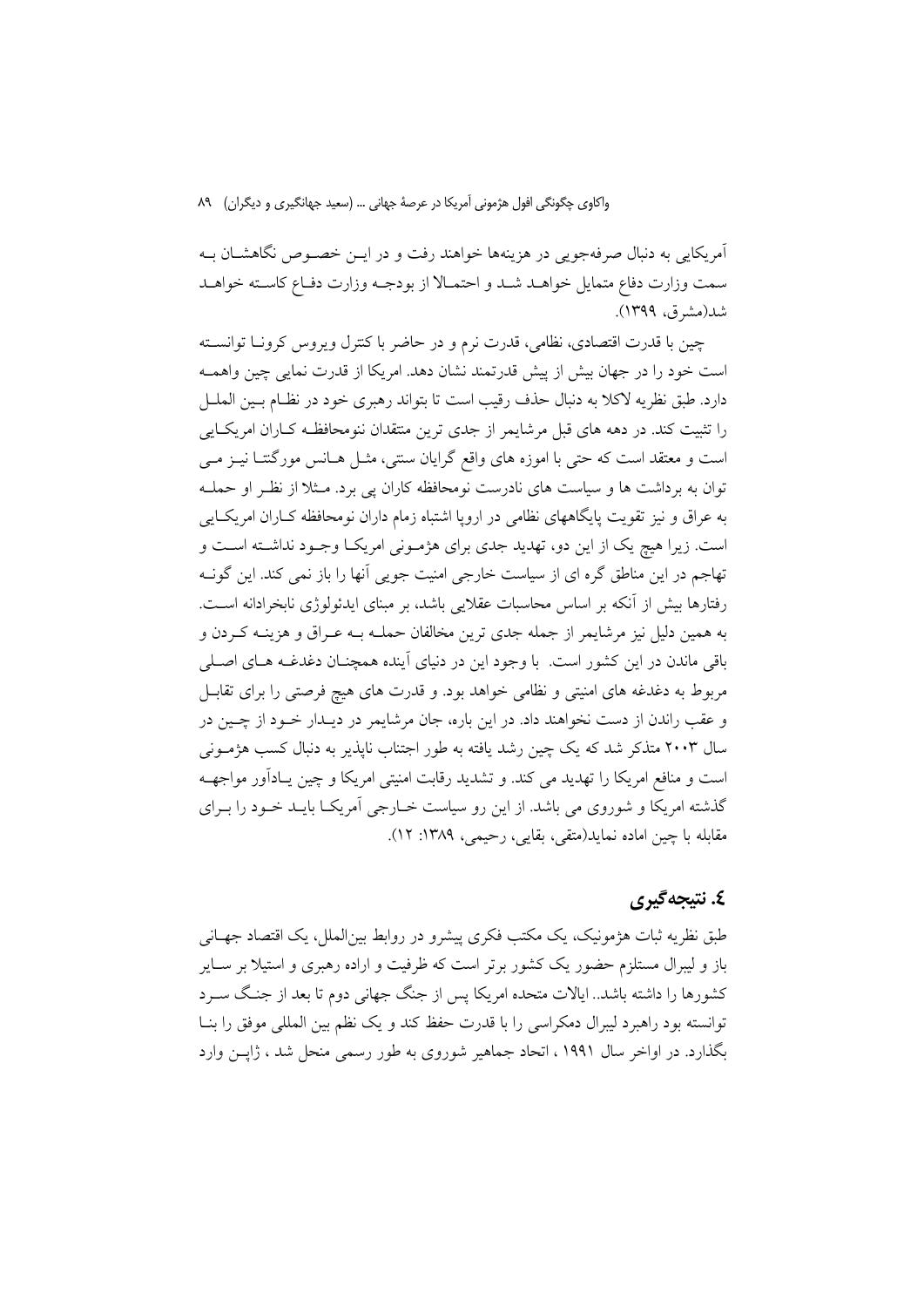"دهه گمشده" رکود اقتصادی خود شد و آلمان دوباره متحد شد. ایـالات متحـده یـک دهــه رونق نوآوری در فن آوری و رشد غیرمنتظره اقتصادی بالا را تجربه کرد نتیجه همان چیــزی بود که بسیاری به عنوان "لحظه تک قطبی" هژمـونی اَمریکـا شــاهد بودنــد و اَن را تحســین كردند. اما اين بار واقعا متفاوت است. عوامل و نيروهايي كه هژموني ايالات متحده را تا ايــن حد حفظ کردند و باعث دوام آن بودند ، امروز در حال انحلال آن هستند. امریکا با سیاست های غلط خود همانند دخالت در کشورهای دیگر از جمله بحران هـای اخیــر خاورمیانــه و دخالت در امور یمن و سوریه و همچنین حمله به عراق سیاست یکجانبـه گرایــی در پــیش گرفت. طبق چارچوب نظري يژوهش و نظريه لاكلا و موفه قدرت هژمون هميشه بــه دنبـال حفظ هژمونی خود در نظام بین الملل می باشد. به همین روی با هـر گونـه رقیبـی کـه ایـن موقعیت را به خطر بیاندازد به مقابله می پردازد. امریکا که بعـد از فروپاشــی جهـان دوقطبــی قدرت هژمون در نظام بین الملل به شمار می آید اکنون با چالش های گفتمانی رقیب دست و پنجه نرم می کند و همین امر بر سیاست خارجی این کشور تاثیر زیادی گذاشته کـه ایــن اعمال نه تنها به تقويت قدرت برتري اش در نظام بين الملل كمكي نكرده است بلكـه زمينـه ساز افول این هژمونی شده است. با روی کارآمدن ترامپ این سیاست ها با شــدت بیشــتری ادامه پیدا کرد. و همین امر هژمونی امریکا را با چـالش جـدی تـری مواجـه نمـود و امریکـا همانگونه که در این پژوهش به تفصیل به آن پرداخته شد در حوزه های اقتصـادی، سیاســی، نظامی و فرهنگی رو به ضعف نهاد. . اکنون با شـیوع بیمـاری کویـد ۱۹ معضـلات امریکـا بیش از پیش شدت یافته است. از سویی دیگر با ظهور قدرتهای بزرگی مانند چین بــا پــروژه های نوظهور خود با ایالات متحده به رقابت پرداختـه انــد. تمــامی ایــن مــوارد باعــث افــول جايگاه هژموني امريكا در نظام بين الملل شده است.

#### كتابنامه

| اقتصــاد انلايـــن، (١٣٩٨)، "رقابـــت امريكــا و چـــين بـــه كجــا مـــي رســـد"، قابــل دســـترس در: |
|--------------------------------------------------------------------------------------------------------|
| https://www.eghtesadonline.com                                                                         |
| اندیشکده راهبردی تبیین(۱۳۹۷)، " یک جانبه گرایی ایالات متحده و تأثیر آن در افول هژمونی آمریکـا"،        |
| مجموعه گزارش راهبردی، قابل دسترس در: www.Tabyincenter.ir                                               |
| ایسنا،(۱۳۹۹)، " تحلیل جوزف نای از تاثیر کرونا روی نظم جهانی"، قابل دسترس در:www.isna.ir                |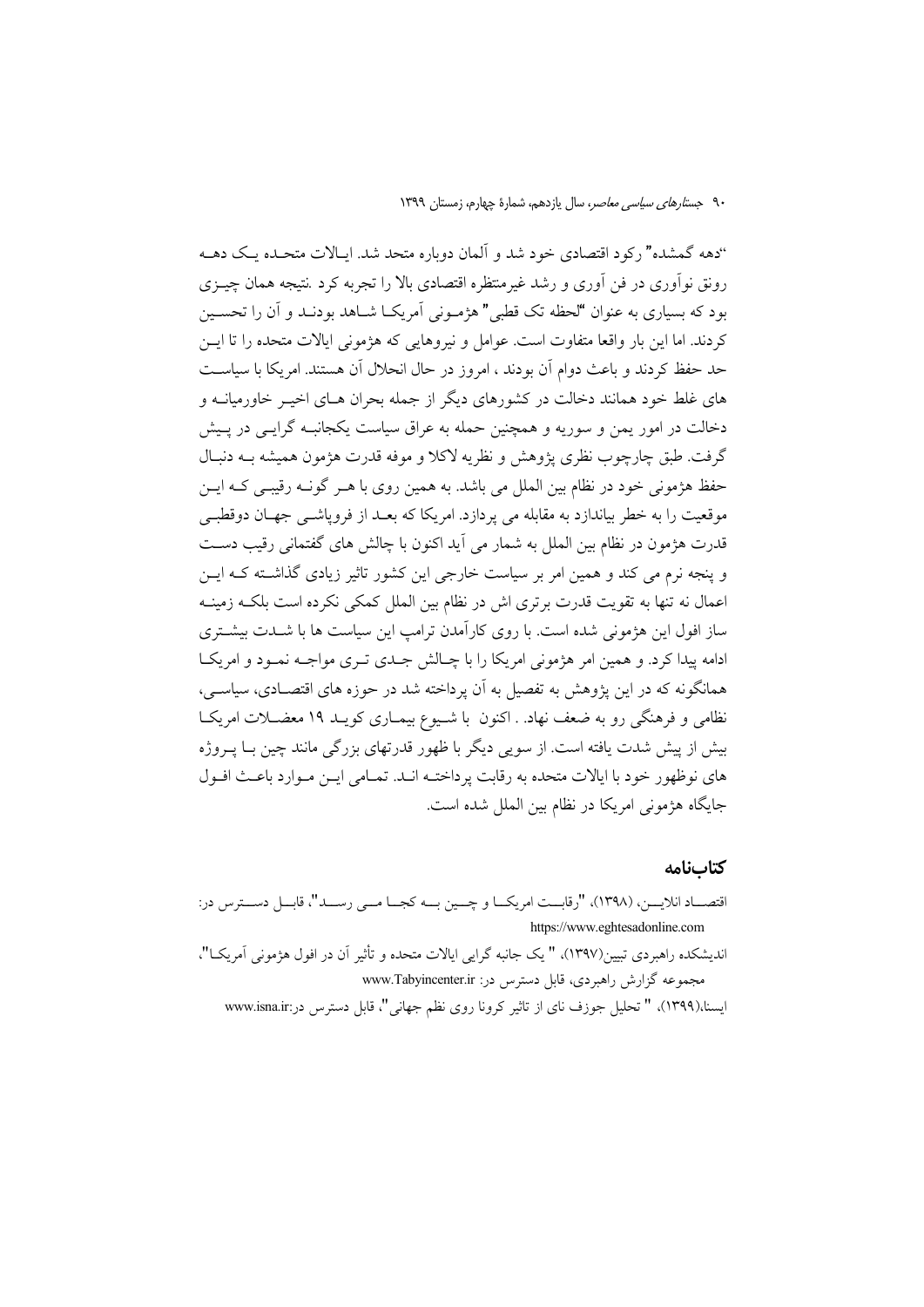- أدمى، على؛ يــزدان پنــاه، مهــدى؛ تــوتى، حســينعلى(١٣٩٢)، " جايگــاه ديپلماســي عمــومى در سياســت خاورمیانه ای امریکا؛ با تاکید بر دوران اوباما"، فصلنامه جسـتارهای سیاســی معاصــر، ســال چهــارم، شماره اول، صص ۲۲–۱.
- أهويي، مهدي؛ حسيني، دياكو(١٣٩٥)، "افول هژموني امريكـا: معنــاي انتقــال قــدرت در نظــام جهــاني و الزامات سیاست گذاری، فصلنامه مطالعات راهبردی سیاست گذاری عمومی، دوره ششم، شـماره ۲،  $61 - 77$ .
- پادروند، مهدی، زنگنه، زهرا(۱۳۹۸)، " بحران های خاورمیانه و دیپلماسی امنیت انــرژی چــین (مطالعــه موردی سوریه)"، اولین همایش بین المللی مطالعات چین، دانشگاه تهران، خرداد.
- پارس تو دي(١٣٩٩)، " اذعـان بـورل بــه پايــان عصــر رهبـري امريكــا بـر جهــان"،قابــل دســترس در: https://parstoday.com/dari/news
- ترابي قاسم(١٣٨٤).« موازنه تهديد: موازنه قوا يا اتحاد با طرف تهديد كننده»، ماهنامه اطلاعات راهب دي، سال هفتم، شماره ٧٤.
- جــــوان انلايــــــن(١٣٩٩)، " جهــــان پســـــا امريكـــــايي بعـــــد از كرونــــا"، قابـــــل دســــترس در: https://www.javanonline.ir/fa/news/997031//
- حسنی فر، عبدالرحمن؛ امیری پریــان، فاطمــه(١٣٩٣)، " تحلیــل گفتمــان بــه مثابــه روش"، جســتارهای سياسي معاصر، سال ينجم، شماره اول، صص ٦٧-٤٩.
- خبرگزاری جمهوری اسلامی ایران، (۱۳۹۹)، " تب و لـرز اقتصـاد امریکـا بـا ویـروس کرونـا"، قابـل https://www.irna.ir/news/83775530: &9'
- خبرگزاری جمهوری اسلامی ایران، (۱۳۹۹)، "کرونا و تشدید تـنش هـای بـین امریکـا و چـین"، قابـل https://www.irna.ir/news/83773694 : ذَستو س در
- خبرگزاري جمهوري اسـلامي(۱۳۹۹)، " پـارادوكس همكـاري و تقابـل امريكـا در قبـال چــين"، قابـل https://www.irna.ir: دستو س
- خبرگزاری مهر،(۱۳۹۹)، " فوکویاما: کرونا به افول امریکا و زوال نظم لیبرال می انجامد"، قابـل دسـترس https://www.mehrnews.com/news/4946168:
- درويشي شاهكلابي، حميد(١٣٩٨)، "افول موريانه وار آمريكا"، انديشكده مطالعات آمريكـا، يژوهشـكده شهید صدر، دانشگاه جامع امام حسین(ع).
- ربانی خورسگانی، علی؛ میرزایی، محمد(١٣٩٤)، " تحلیل تقابل گفتمانی اصول گرایبی و اصـلاح طلبـی در دهمین دوره انتخابات ریاست جمهوری"، جامعه شناسی کاربردی، سال ۲۲، شــماره پیــاپی(٦٠)، شماره چهارم، صص ٦٨–٤٥.
- سازمند بهاره و دیگران(۱۳۸۹).« نظریه موازنه قدرت التز: نقد و بررسی کارآمــدی أن در عصــر حاضــر»، فصلنامه روابط خارجي، سال دوم، شماره٤.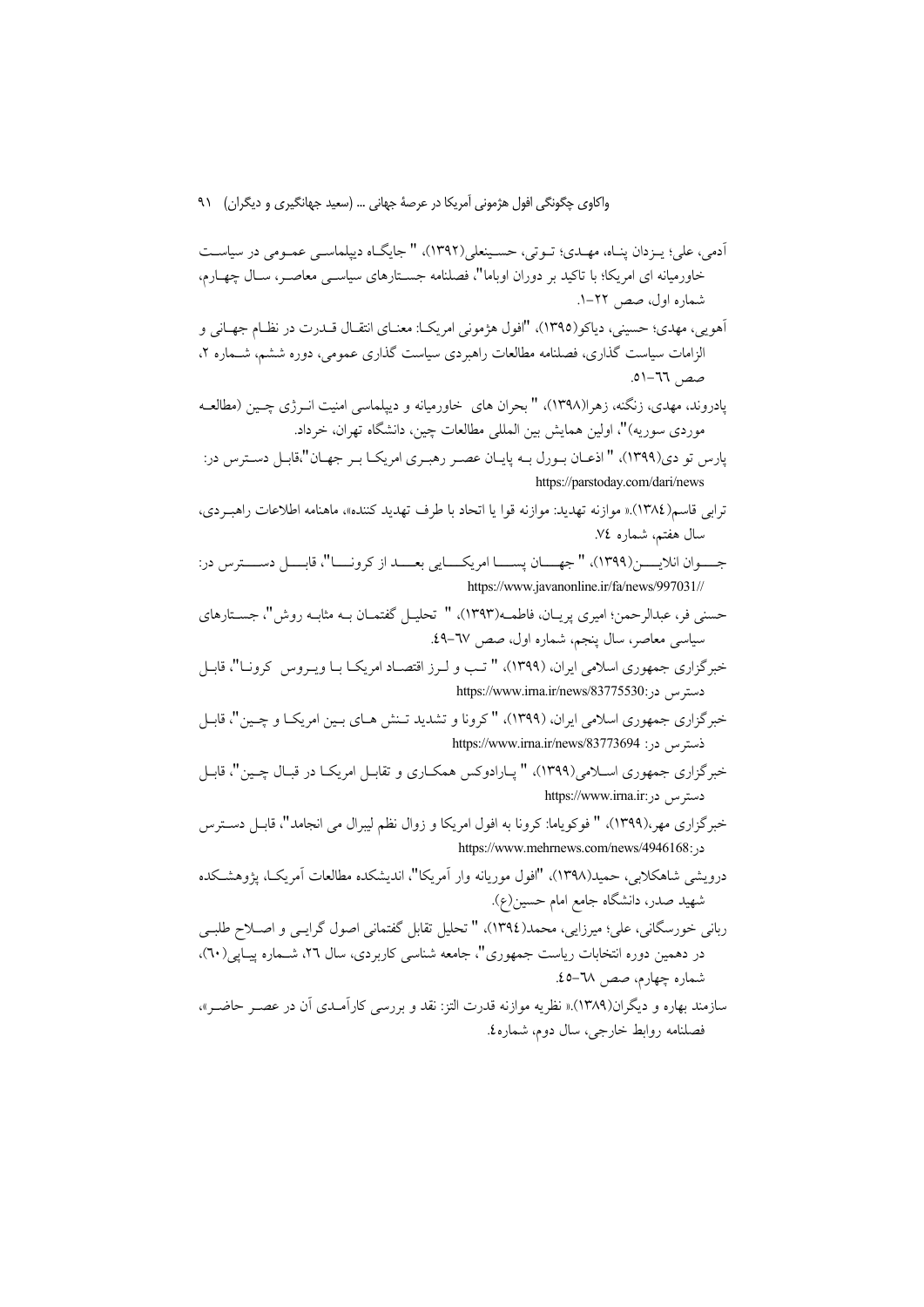ضيايي، محمد صادق، نرگسيان، عبــاس، كيــا منفــرد، منيــۋە(١٣٩١)، " تحليــل گفتمــان انتقــادي ســخنان دولتمردان ایران و امریکا در مشروعیت بخشی به دولت های خویش: تحقیق مـوردی سـخنان امـام خمینی و جورج بوش"، مجله جهانی رسانه، دوره ۷، شماره ۱، پیاپی ۱۳، صص ۱۰۰-٦۵.

طهماسـبي، فاطمـه(١٣٩٩)، " بحـران شـتاب دهنـده افـول قـدرت نـرم امريكـا"، قابـل دسـترس در: https://www.pishkhan.com/news

كولايي، الهــه؛ نيــك نــام، رضــا(١٣٩٣)، " چالش راهيردي چين و ايالات متحده بر سر هۋموني جهاني "، فصلنامه یژوهش های راهبردی سیاست، سال سوم، شماره ۱۱، شماره پیایی ٤١، صص ١٨١– ١٦١. لیتل ریچارد(۱۳۸۹)،" تحول در نظریههای موازنـه قـوا"،ترجمـه غلامعلـی چگنـی;(اده، تهـران: مؤسسـه فرهنگی مطالعات و تحقیقات بین|لمللی ابرار معاصر.

- متقی، ابراهیم(۱۳۸٦)، " چالش های درون ساختاری و فرایندهای امنیتی خاورمیانه"، قابـل دسـترس در: https://basirat.ir/fa/news/13503
- متقبی، اب اهیم(۱۳۹۲)، "ناکارامــدی و شــکیت هــای امریکــا در مقابــل ایــران"، قابــل دســترس در: http://www.irdc.ir/fa/news
- متقی، ابراهیم، بقایی، خرم، رحیمی، میثم(۱۳۸۹)، : بررسی سیاست خارجی امریکا در خاورمیانــه پــس از ۱۱ سپتامبر(بر اساس رویکرد واقع گرایــی تهــاجمی)"، فصــلنامه تحقیقــات سیاســی و بــین المللــی، شماره چهارم، پاییز، صص ۲٦-۱.
- مجمع جهاني اقتصاد(٢٠٢٠)، " تاثير ويروس كرونا بر اقتصاد جهان در پنج نمودار"، ترجمــه علــي زاهــد طلبان، شیوع ویروس کرونا در آیینه اقتصاد و تجارت جهانی، شماره ۱.
- مشرق،(١٣٩٩)، " كرونا تاثير بلند مدتى بـر امـادگى نيروهـاى مسـلح امريكـا خواهـد گذاشـت"، قابـل دستر سے در: https://www.mashreghnews.ir/news
- مقدمي، محمد تقى(١٣٩٠)، "نظريه تحليل گفتمان لاكلا و موف و نقد آن"، فصلنامه معرفـت فرهنگــي و اجتماعی، سال دوم، صص ١٢٤-٩١. مولانا، حمد(۱۳۹۰)، "امریکا شناسر (فراز و ف و د یک امپراطیو دی)"، انتشبارات امیرکیب ، چیاب اول، تھ ان.

Kennedy, Paul, (1989), The Rise and Fall of the Great Powers: EconomicChange and Military Conflict from 1500 to 2000, London: Harper CollinsPublisher.